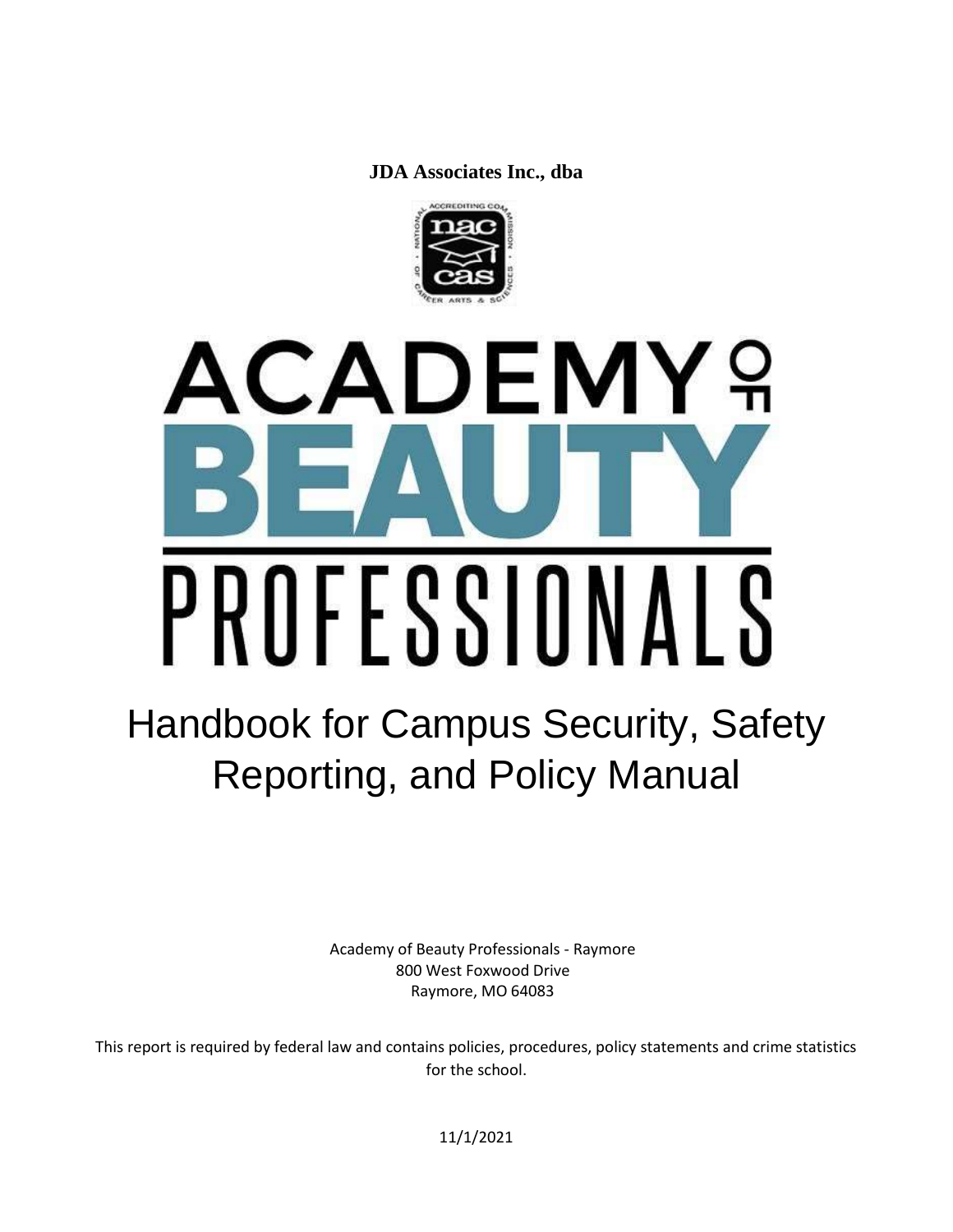# **Table of Contents**

| <b>Campus Administration</b>                                                                                                                                   | 3               |
|----------------------------------------------------------------------------------------------------------------------------------------------------------------|-----------------|
| <b>Emergency Numbers</b>                                                                                                                                       | 3               |
| Availability of Annual Security Report                                                                                                                         | $\overline{3}$  |
| <b>Crime &amp; Accident Prevention</b><br><b>Further Preventable Measures</b>                                                                                  | $\overline{4}$  |
| <b>Campus Security</b>                                                                                                                                         | $4 - 5$         |
| Alcoholic Beverage Possession or Consumption                                                                                                                   | 5               |
| <b>Illegal Drug Possession or Consumption</b>                                                                                                                  | 5               |
| <b>Substance Abuse Education</b>                                                                                                                               | 5               |
| <b>Criminal Accident Reporting Procedures</b>                                                                                                                  | 6               |
| <b>Emergency Notifications</b>                                                                                                                                 | 6               |
| Emergency<br>Procedures<br>Fire<br>Illness or<br>Injury Bomb<br><b>Threats</b><br><b>Emergency Evacuations</b>                                                 | 7               |
| Tornado & Sever Weather Watches & Warning Procedures                                                                                                           | 8               |
| <b>Students Right to Know</b>                                                                                                                                  | $8 - 9$         |
| <b>Annual Security Report</b>                                                                                                                                  | $10-$<br>15     |
| Violence Against Women Act<br>What is Domestic<br>Violence? What is<br>Sexual Assault?<br>What is Consent?<br>What is Dating<br>Violence? What is<br>Stalking? | $15 -$<br>18    |
| <b>Reportable Criminal Offenses?</b>                                                                                                                           | $18 -$<br>20    |
| <b>Hate Crimes</b>                                                                                                                                             | $19 -$<br>20    |
| <b>Voluntary and Confidential Reporting</b>                                                                                                                    | 21              |
| Accurate and Prompt Crime Reporting                                                                                                                            | 21              |
| <b>Timely Warnings</b>                                                                                                                                         | $\overline{22}$ |
| <b>Fire Safety Reporting</b>                                                                                                                                   | 23              |
| <b>Prevention and Awareness Efforts</b>                                                                                                                        | $23 -$<br>24    |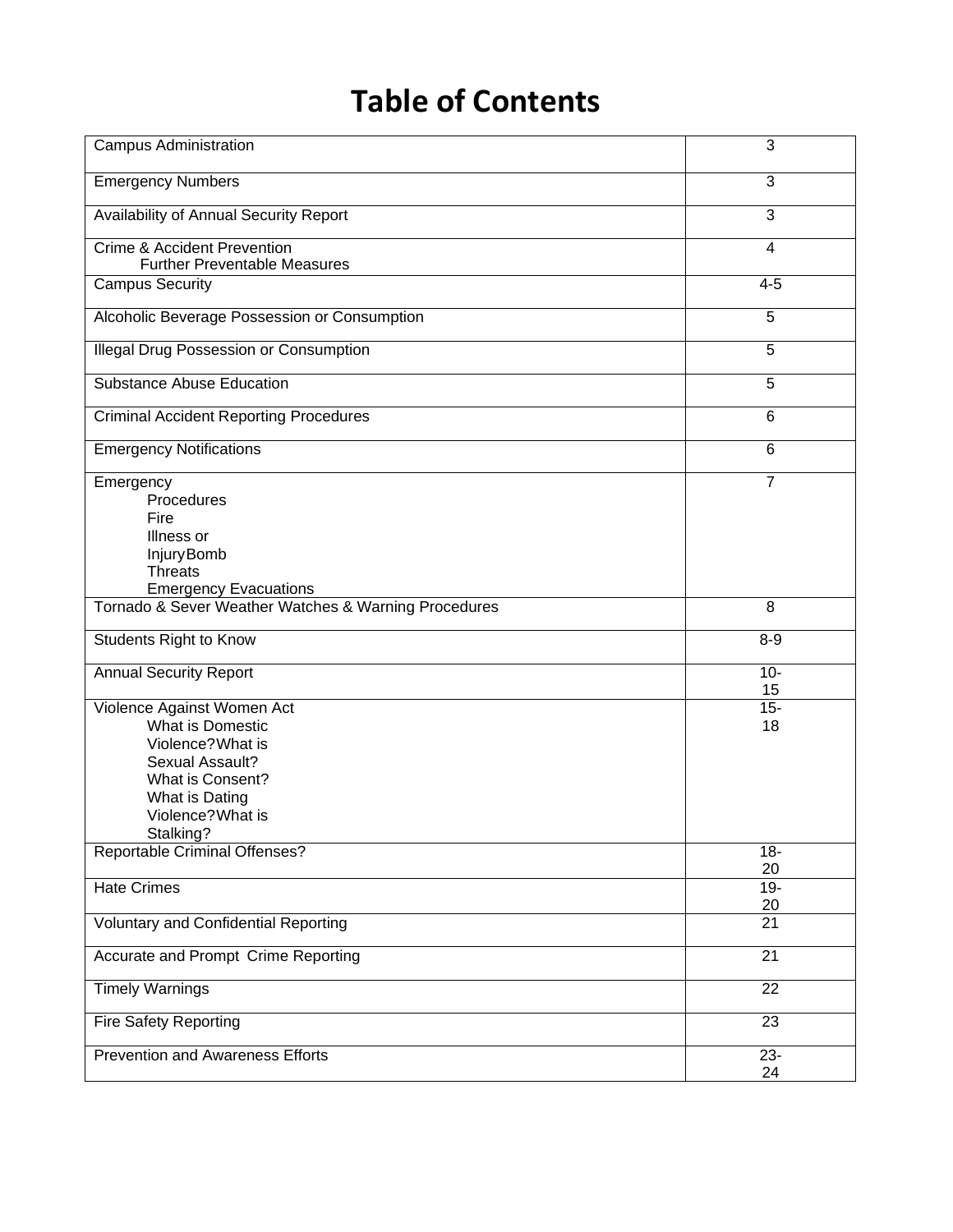# *JDA Associates Inc., dba Academy of Beauty Professionals*

#### **Raymore, MO Campus Administration**

President & Director of Operations – Dave Kwitek

Admissions Advisor – Victoria Alexander

Financial Aid Director – Sue Kwitek

Title IX Coordinator – Cassie Ranum

Master Educators – Elaine Vogel & Joan Bursack

#### **Emergency Numbers**

| Law Enforcement, Fire Department, Ambulance (Emergency) 911 |                |
|-------------------------------------------------------------|----------------|
| <b>Cass County Sherriff's Office</b>                        | (816) 380-5200 |

# **Availability of Annual Security Report**

This manual has been created to inform all student and employees of the Academy of Beauty Professionals about its safety and security procedures and policies. A report is created to comply with Jeanne Clery Disclosure of Campus Security Policy and Crime Statistics Act (Cleary Act) and the Higher Education Opportunity Act (HEOA). This report can also be requested at anytime from the Admissions Department or Campus Manager. The annual disclosure document is completed each year by contacting the local police department and the building management to compile the statistics used in the report. The safety of our students and employees is an important concern of the administration. This document explains this institution's policy regarding crime and accident prevention, public safety, criminal and accident reporting procedures, and fire safety. Read thisdocument carefully and ask if you have any questions.

During orientation for new students and employees, as well as in September of each year, each student and employee is informed of the school's campus security report, procedures, and safety practices. We also review with students and employees they need to be responsible for their own security and safety at all times.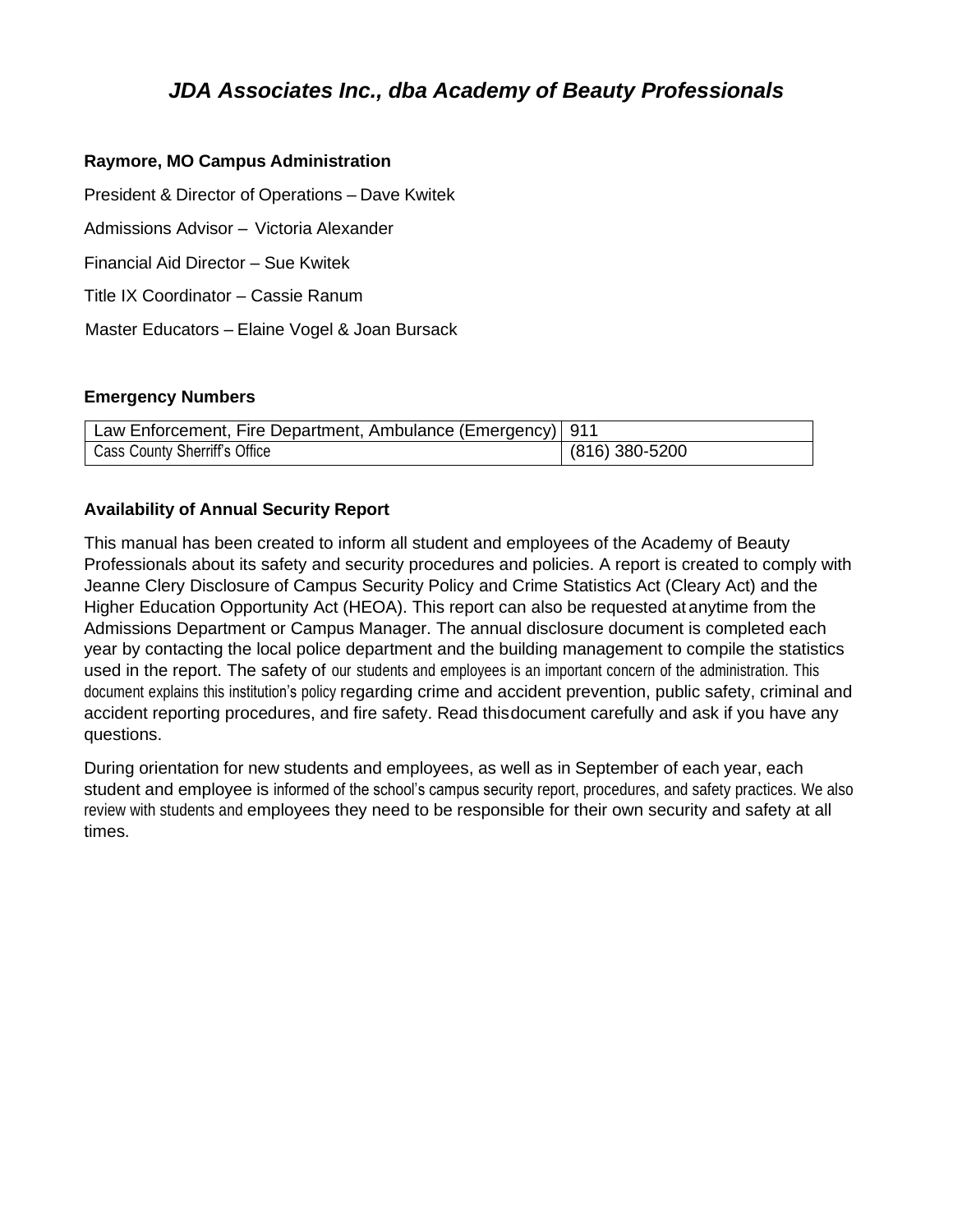# **Designated Reporting Locations**

The Jeanne Clery Disclosure of campus Security Policy and Crime Statistics Act and the Higher Education Opportunity Act (HEOA) require that the Academy of Beauty Professionals report crimes on campus, and campus buildings or properties thatmeet all of the following criteria: Academy of Beauty Professionals owns or controls them; they are reasonably contiguous toone another; they directly support or relate to the Academy of Beauty Professionals' educational purposes.

# **Crime & Accident Prevention**

The school does not assume liability for any stolen property. Students are responsible for their won textbooks, equipment, andall personal property. Student lockers are provided for students and employees to secure their personal belongings. Do not leave any of your items at school. Vehicles should be properly secured; valuable items stored in a locked trunk, widows rolled up, keys removed, and all doors locked. The institution encourages students and staff not to bring or wear expensive jewelry, money or other valuables to the school or store them in your car. Such items should be left at home in order to reduce the chance of theft.

The school reserves the right to prosecute any student or employee to the full extent of state and United States federal law forany criminal violation committed on the school premises. The school will take into consideration the specifics of any student who may be accused of a crime on a case-by-case basis, which may include suspension or termination from school. Criminal violations may include by may not be limited to the following:

| Murder                                                                                      | <b>Burglary</b>                                                                     |
|---------------------------------------------------------------------------------------------|-------------------------------------------------------------------------------------|
| Rape<br>$\bullet$                                                                           | Larceny<br>٠                                                                        |
| <b>Forcible Sex Offenses</b><br>$\bullet$                                                   | <b>Domestic Violence</b><br>$\bullet$                                               |
| Non-forcible sex offenses<br>$\bullet$                                                      | Dating Violence<br>$\bullet$                                                        |
| Robbery/Theft<br>$\bullet$                                                                  | Stalking<br>$\bullet$                                                               |
| Simple or Aggravated Assault<br>$\bullet$                                                   |                                                                                     |
| $\bullet$                                                                                   | Unlawful Consumption/possession of alcohol or other controlled/illegal substance(s) |
| Hate crime(s) including larceny-theft simple assault intimidation or vandalism<br>$\bullet$ |                                                                                     |

• Hate crime(s) including; larceny-theft, simple assault, intimidation or vandalism

# **Further Preventative Measures Include:**

- Students and/or employees shall not be permitted to consume and/or be under the influence of illegal or controlledsubstances, including alcoholic beverages, during school hours or at school functions.
- Students and/or employees shall not be permitted to have any illegal or otherwise dangerous weapons in their possession or on school property. Such a violation will result in the confiscation f the weapon, possible prosecution, and possible termination from enrollment or employment. Students may not bring firearms into the school even if theypossess a concealed carry permit.
- Students and/or employees must keep their property securely locked in the designated areas in order to prevent heft.
- Students and/or employees must park in the designated areas and should always keep their cars securely locked.
- Employees and/or students must not remain alone within the facility after closing without administrative approval. If approval is given, the outside door must remain locked and the employee must not allow any unauthorized individualentrance.
- All employees make certain the offices always remain securely locked.
- Students and/or Employees will report hazardous conditions (i.e. faulty/broken equipment, water leaks, exposed wires, etc.) to the campus manager for immediate attention.
- The institutions manager will handle all hazards with appropriate caution and contact the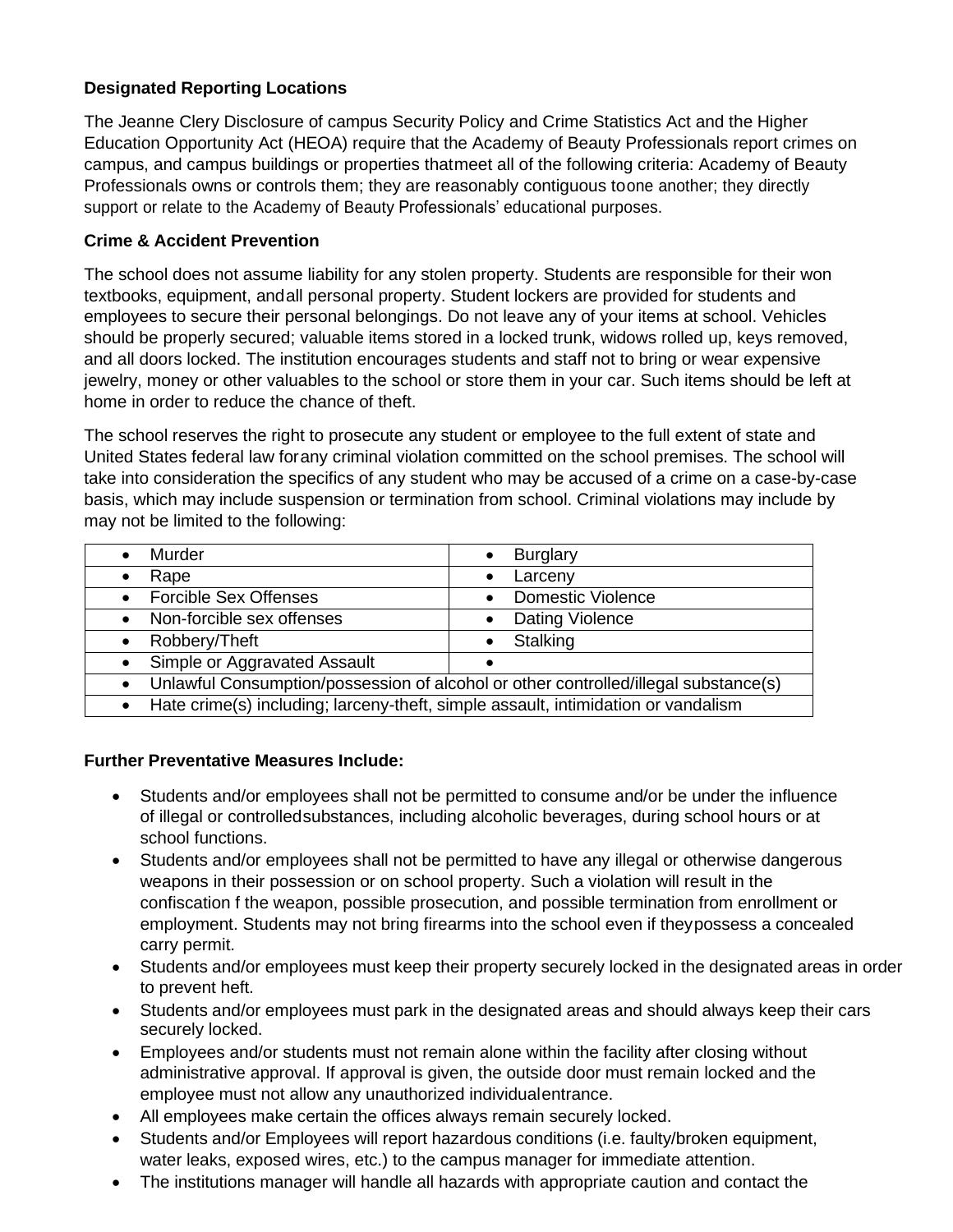appropriate agencies ifnecessary.

• Students and/or Employees should handle all equipment correctly: i.e., within the manufacturer's specifications. The school will not be responsible for accidents caused by the inappropriate or negligent use of any of its equipment.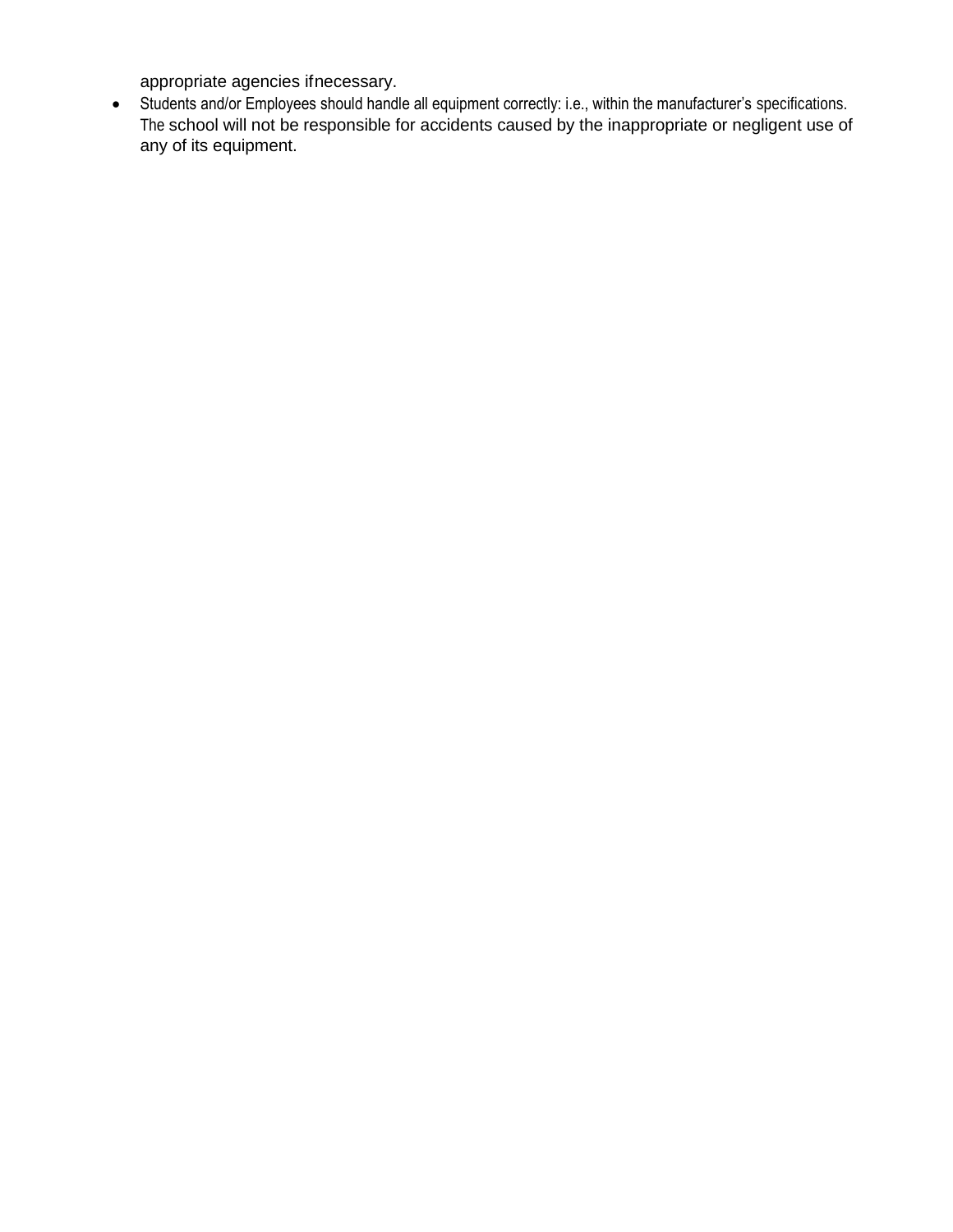• Students and/or employees shall not be permitted to use unauthorized equipment. The school will not accept liabilityfor accidents involving such unapproved equipment.

# **Campus Security**

In order to protect employees, students and clients, Academy of Beauty Professionals requires certain procedures to befollowed. Academy of Beauty Professionals does not have, nor offer, dormitories or housing options. Security rules and regulations are as follows:

- 1. Visitors and clients must check in at the reception desk. All visitors and clients are always to be escorted while on campus. Employees are responsible for any visitors they bring to the school.
- 2. Visitors and clients may be required to submit themselves to a search before entering institutional property. Items being brought onto or removed from the property may be searched.
- 3. Any instances of non-compliance will be reported to the school manager.

# **Alcoholic Beverage Possession or Consumption**

Academy of Beauty Professionals is designated "Drug Free". At no time is possession, sale, manufacturing, distribution, consumption or being under the influence of alcohol permitted on the institution's property. The possession, sale, manufacturing or distribution of any controlled substance is illegal under both state and federal laws Sch laws are strictly enforced by the police department and the county sheriff's office. Violators are subject to disciplinary action from Academy of Beauty Professionals and criminal prosecution, fine and/or imprisonment from state and local authorities. It is unlawful to sell,furnish or provide alcohol to a person under the age of twenty-one. The possession of alcohol by anyone under the age of twenty-one in a public place or place open to the public is illegal. It is also a violation of the Academy of Beauty Professional's Policy for anyone to consume, possess or be under the influence of alcohol in any public or private areas of the institution.

Any persons violating alcohol/substance policies or laws may be subject to sanctions by the police department and/or thecounty sheriff's office.

# **Illegal Drug Possession or Consumption**

At no time is the possession, sale, manufacturing, distribution, consumption, or being under the influence of illegal drugs permitted on the Academy of Beauty Professional's property. The possession, sale, manufacturing or distribution of any controlled substance is illegal under both state and federal laws. Such laws are strictly enforced by the police department and the count sheriff's office. Violators are subject to disciplinary action from the institution and criminal prosecution, fine and/or imprisonment from state and local authorities.

# **Substance Abuse Education**

Following the guidelines set forth with the Drug-Free Schools and Communities Act of 1989, the Academy of Beauty Professionals has a contact and resource list with information available to educate our employees, staff and students and prevent the illicit use of illegal drugs and the abuse of alcohol. If you or someone you know has a problem and needs help, there are many resources for getting help for their drug and/or alcohol usage toward having a drug-free lifestyle. To contact analcohol/drug abuse counselor, please call Toll Free 1-800-780-2294.

# **Criminal & Accident Reporting Procedures**

The Academy of Beauty Professionals does not have individual campus security. All crimes are reported to the local police department for investigation and action. We encourage all students and/or employees to timely report all crimes to Dave Kwitek, President & Director of Operations, who will promptly contact the local authorities to address the issue. Victims and witnesses are encouraged to report crimes, but it tis solely on a voluntary basis. The school will maintain as confidential any accommodations or protective measures provided to the victim, to the extent that maintaining such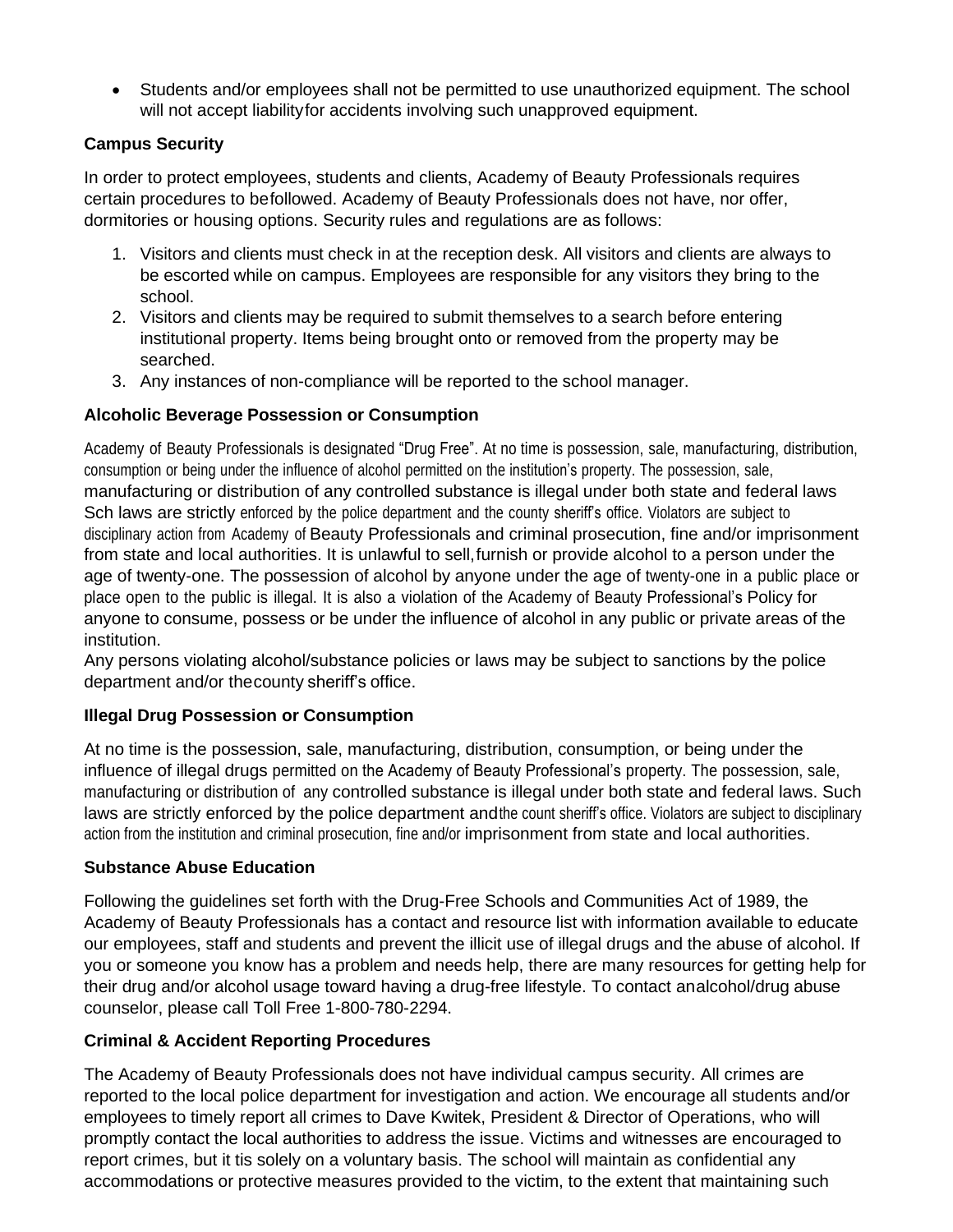confidentiality would notimpair the ability of the institution to provide the accommodations and/or protective measures.

# **1. Campus Violence (burglary/robbery/larceny)**

• Contact 911.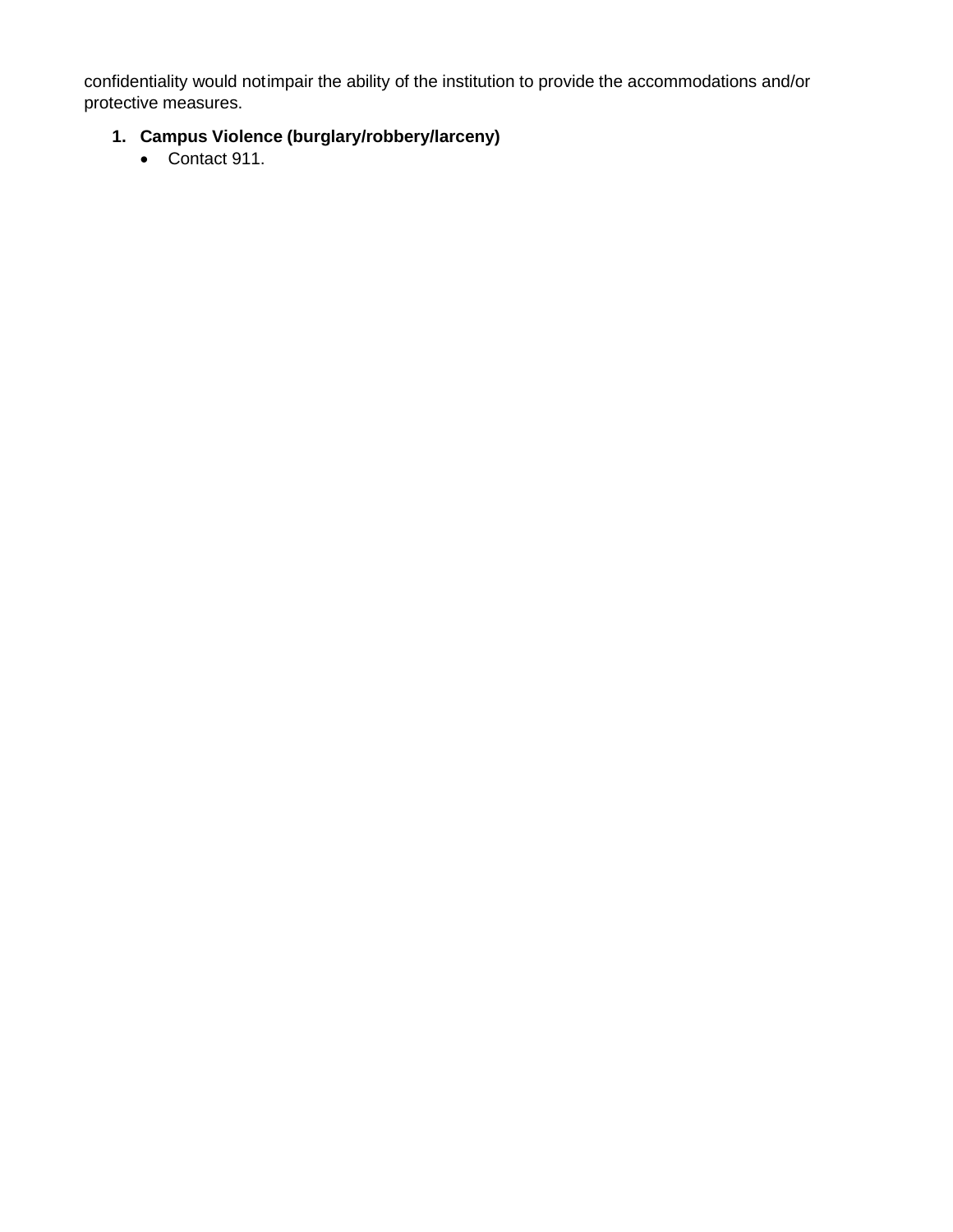- Remain Calm and agreeable
- Do NOT attempt any heroic measures
- Do NOT attempt to intercede or restrain aggressive individuals.
- Encourage others not to become involved and leave the area.

#### **2. Illness-Injury-Accident**

- Contact 911 if the illness or injury is serious or life threatening.
- Notify instructor.
- If the injury/illness is not serious or life-threatening, ask the individual what assistance is needed.

#### **3. General Emergency within Premises**

- Notify the campus manager
- The school personnel will evaluate the situation and appropriate steps will be taken

If an emergency exists in which students and staff is in danger, an immediate announcement will be made by the manager who will notify the student body and staff of the steps to follow. Police and/or authorities will be contacted for assistance. The staff will direct you where to go in the event of an emergency in order to ensure your safety. The school will review its evacuation plans and procedures during orientation as well as yearly. The school will also conduct announced emergency evacuation tests annually in order for the staff and students to clearly understand theprocedures. Students and staff are expected to be present on these days. Each test will be documented in the school's records as to the date, time, and whether it was an announced or unannounced test.

#### **Emergency Notifications**

Depending on the circumstances of the crime, the Academy of Beauty Professionals may also issue and emergency notification. The notification will be announced by the campus manager or administration and will inform the students andemployees as soon as they have confirmed a significant emergency or dangerous situation exists, and will:

- Consider the safety of the students and employees
- Determine what information to release
- Begin the notification process including but not limited to: public address announcements, personal notification andtexts/emails.

The Academy of Beauty Professionals will not immediately issue a notification for a confirmed emergency or dangerous situation if doing so will compromise efforts to:

- Assist a victim
- Contain the emergency
- Respond to the emergency or
- Otherwise mitigate the emergency

Regulations require, emergency notification methods to be tested for the purpose of assessment and evaluation. Tests areconducted twice a year, once as an announced drill/exercise and once not announced. The tests must:

- Be scheduled
- Contain drills
- Contain exercises
- Contain follow-through activities
- Be designed for assessment of emergency plans and capabilities and
- Be designed for evaluation of emergency plans and capabilities

#### **Emergency Procedures**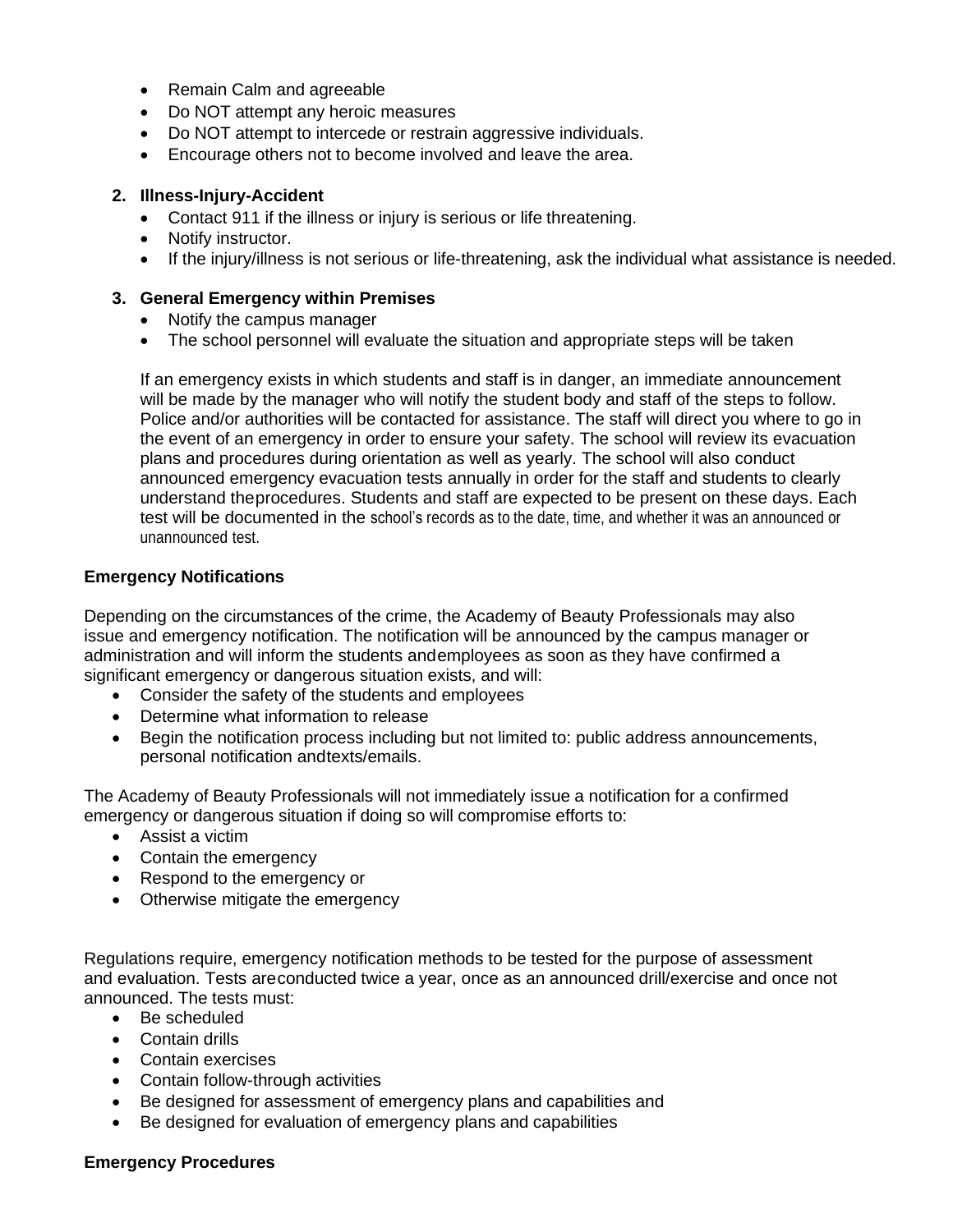The Academy of Beauty Professionals is required to immediately notify the campus community upon confirmation of a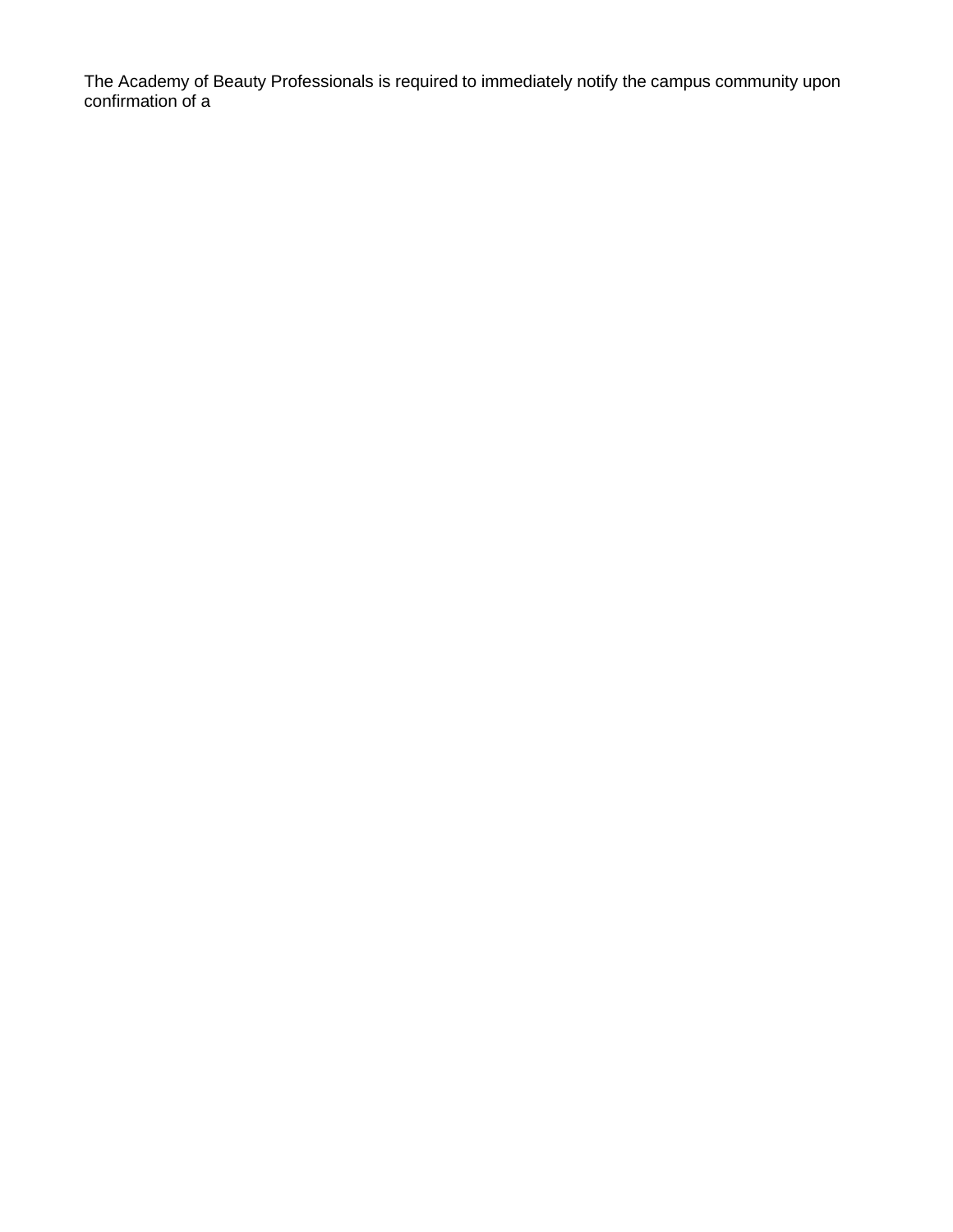significant emergency or dangerous situation involving an immediate threat to the health or safety of students or employees occurring on the campus. An "immediate" threat as used here encompasses an imminent or impending threat. Some examples of significant emergencies or dangerous situations are:

| <b>Fire</b>               | Bomb threat                   |
|---------------------------|-------------------------------|
| Explosion                 | • Terrorist incident          |
| • Earthquake              | • Terrorist incident          |
| • Chemical spill          | • Outbreak of serious illness |
| • Tornado/extreme weather | • Armed intruder              |
| Gas Leak                  | • Civil unrest or rioting     |

In an emergency evacuation the school should proceed as rapidly and safely as possible. The plan accounts for two scenariosof evacuation:

- 1. In-place evacuation: keeping students and staff in place but securing the location
- 2. On-site evacuation: movement of students and staff out of the building affected and relocation to another area nearthe school.

All questions regarding fire drills and emergency evacuation procedures are directed to Dave Kwitek, President and Director ofOperations.

Timely Warning for Community

• For community safety, 911 will be dialed to notify of a dangerous situation.

# **Evacuation Information**

- If there is an evacuation alert, *the whistle will blow two times*.
- Use the evacuation plans as directed.
- Evacuate the building using the nearest exit or alternate if nearest exit is blocked.
- Take all personal belongings if time allows.
- Follow directions that were given by instructors.
- If you need assistance because of injury or disability, ask a classmate or instructor to assist you.

#### **Fire-Smoke-Explosion**

- Call out what the nature of the emergency.
- Contact 911.
- Evacuate the building through the nearest exit.
- Return only when you are authorized by the Fire Department.

#### **Campus Violence**

- Contact 911.
- Do not attempt to intercede or restrain aggressive individuals.
- Encourage others not to become involved and leave the area.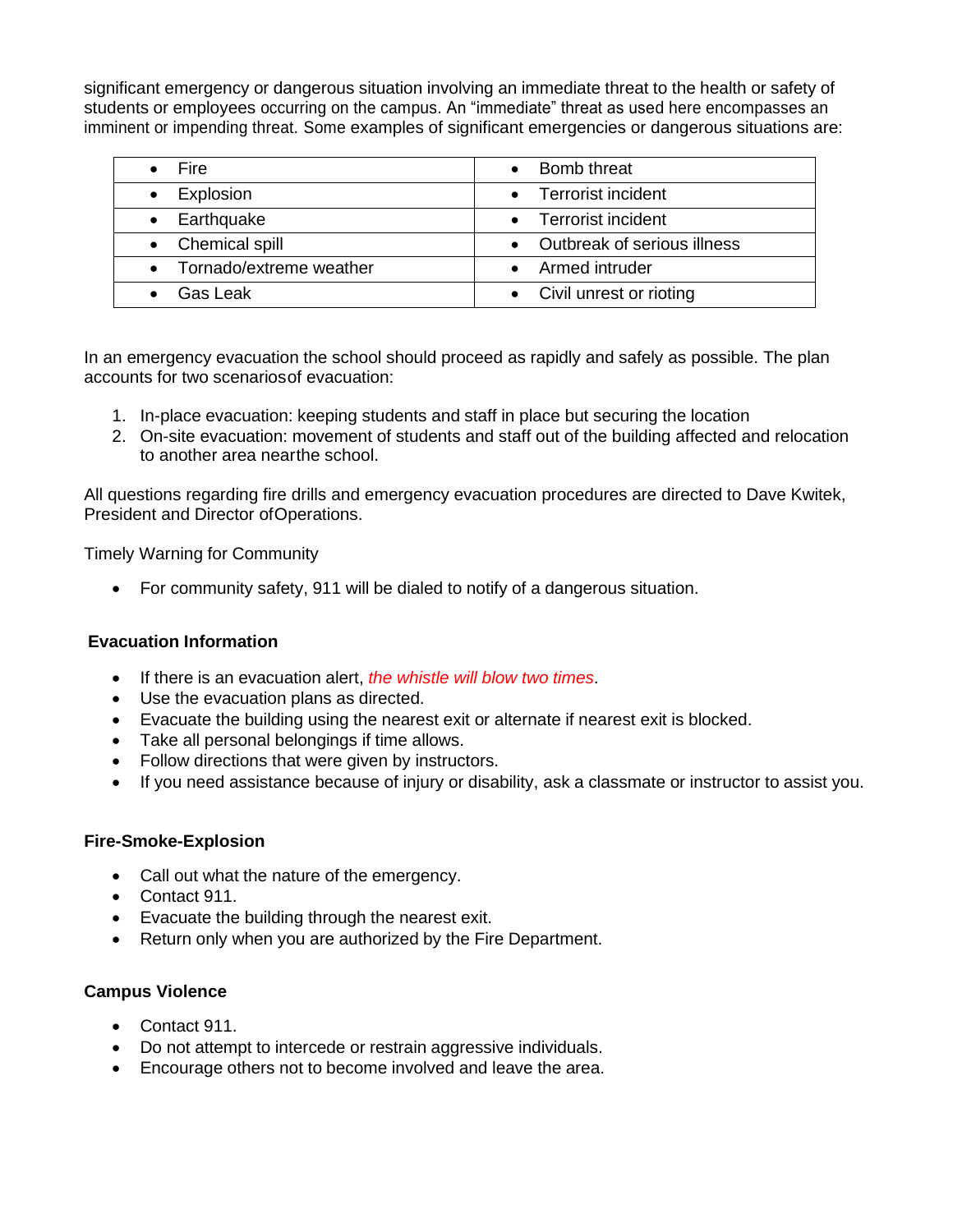# **Weather Warnings**

- Listen for warning sirens.
- Stay away from windows and exterior doors.
- Follow directions given by your instructors as to where the safest location will be.
	- o BS annex and BS School (back classroom)
	- o Raymore (back hallway)
	- o Troost (basement hallway)
- Do not attempt to weather watch**.**

#### **Illness-Injury-Accident**

- Contact 911 if the illness or injury is serious or life threatening.
- Notify instructor.
- If the injury/illness is not serious or life-threatening, ask the individual what assistance is needed.

#### **Lock Down/Evacuation**

• If there is a time, the instructors feel it would benefit your safety to remain in the building, *a whistle will blow one time*

and you *must* remain in the building.

- Anyone going out of the building will assume personal responsibility.
- If there is an evacuation alert, *the whistle will blow two times.* Use the evacuation plans as directed.

#### **Severe Weather & School Closing Procedures**

The school will be closed when snow, icy and other weather conditions make driving hazardous or impossible. All weather closings are based on the judgement of the Director of Operations. Other closing that could occur are heat, air conditioning, water or electrical outages. All closing information will be announced on each location's Facebook page.

*Academy of Beauty Professionals-Raymore*

If a school closure is warranted after students have arrived, the students will be advised to leave in an orderly and calmmanner and to watch for updates on the above-mentioned places.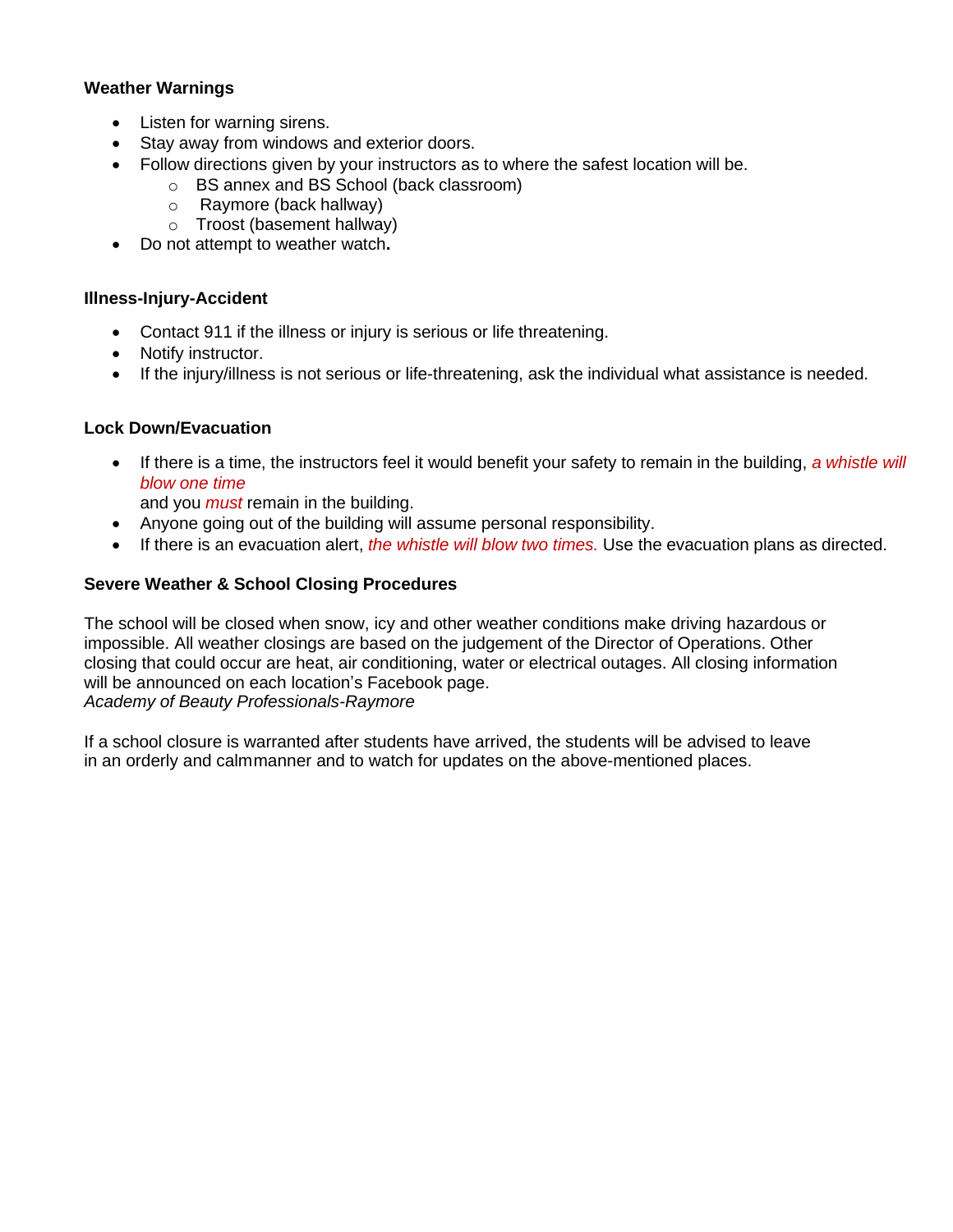# **Students Right to Know Policy**

All criminal activity and accidents that occur on the school premises must be reported to the Director of Operations who mustkeep a confidential file of the circumstances surrounding each incident. The Director of Operations will make the information available to employees and students keeping all personal information confidential. The Director of Operations will use the following procedures for informing students and employees of criminal activity and accidents:

- During monthly meetings between staff members, a general account of any criminal activity will be given
- Each month, a general account of any criminal activity will be posted in the student break room for access.Confidential information will not be available
- A confidential file will be kept, describing each accident and criminal incident in detail. The file will include dates,times, names, extenuating circumstances, and all agencies notified.
- Emphasis will be placed on accident and crime prevention.
- Statistics regarding the incidence of rape, burglary, drug violations, motor vehicle theft, murder and simple or aggravated assaults that occurred within the institution will be available to any and al students and/or employeesupon request.

Statistics concerning the number of arrests for on-campus crimes of murder, forcible and nonforcible sex offenses, robbery, aggravated assault, burglary, motor vehicle theft, liquor law violations, drug law violations, illegal weapon possessions, arson, negligent manslaughter and nonnegligent manslaughter during three most recent calendar years arelisted in this section.

- An incident must meet three conditions to be classified as a burglary; First, there must be evidence of unlawful entry.Both forcible entry and unlawful entry – no force is counted. Second, the unlawful entry must occur within a structure, which is defined as having four walls, a roof and a door. Finally, unlawful entry into a structure must show evidence that the entry was made in order to commit a felony or theft. If the intent was not to commit a felony or theft, or if the intent cannot be determined, the proper classification is larceny.
- Referred for disciplinary action is defined as: the referral of any person to any official who initiates a disciplinary action of which a record is kept and which may result in the imposition of a sanction.
- Weapons: Carrying, Possessing, Etc., is defined as: the violation of laws or ordinances prohibiting the manufacture,sale, purchase, transportation, possession, concealment, or use of firearms, cutting instruments, explosives, incendiary devices or other deadly weapons. This classification encompasses weapons offenses that are regulatoryin nature.
- Drug Abuse Violations are defined as: the violation of laws prohibiting the production, distribution and/or use of certain controlled substances and the equipment or devices utilized in their preparation and/or use. The unlawful cultivation, manufacture, distribution, sale, purchase, use, possession, transportation or importation of any controlled drug or narcotic substance. Arrests for violations of state and local laws, specifically those relating to the unlawful possessions, sale use, growing, manufacturing and making of narcotic drugs.
- Liquor Law Violations are defined as: the violation of state or local laws or ordinances prohibiting the manufacture, sale, purchase, transportation, possession or use of alcoholic beverages, not including driving under the influenceand drunkenness.

The institution monitors and records any criminal activity that takes place at a school event off campus by contacting local police. Each of these events is supervised by instructors and staff of the institution.

In accordance with the Violent Crime Control and Law Enforcement Act of 1994 (42 U.S.C. § 14071 (j)), we are notifying you that you can obtain information concerning registered sec offenders by going to [www.familywatchdog.us](http://www.familywatchdog.us/) for a list of registeredoffenders near the school premises.

An institution must report to the Department and disclose in its annual security report statistics the total number of crime

reports that were "unfounded" and subsequently withheld from its crime statistics report during each of the three most recent calendar years. Only a sworn or commissioned law enforcement personnel can make a formal determination that a report is false or baseless. A reported crime cannot be designated "unfounded" if no investigation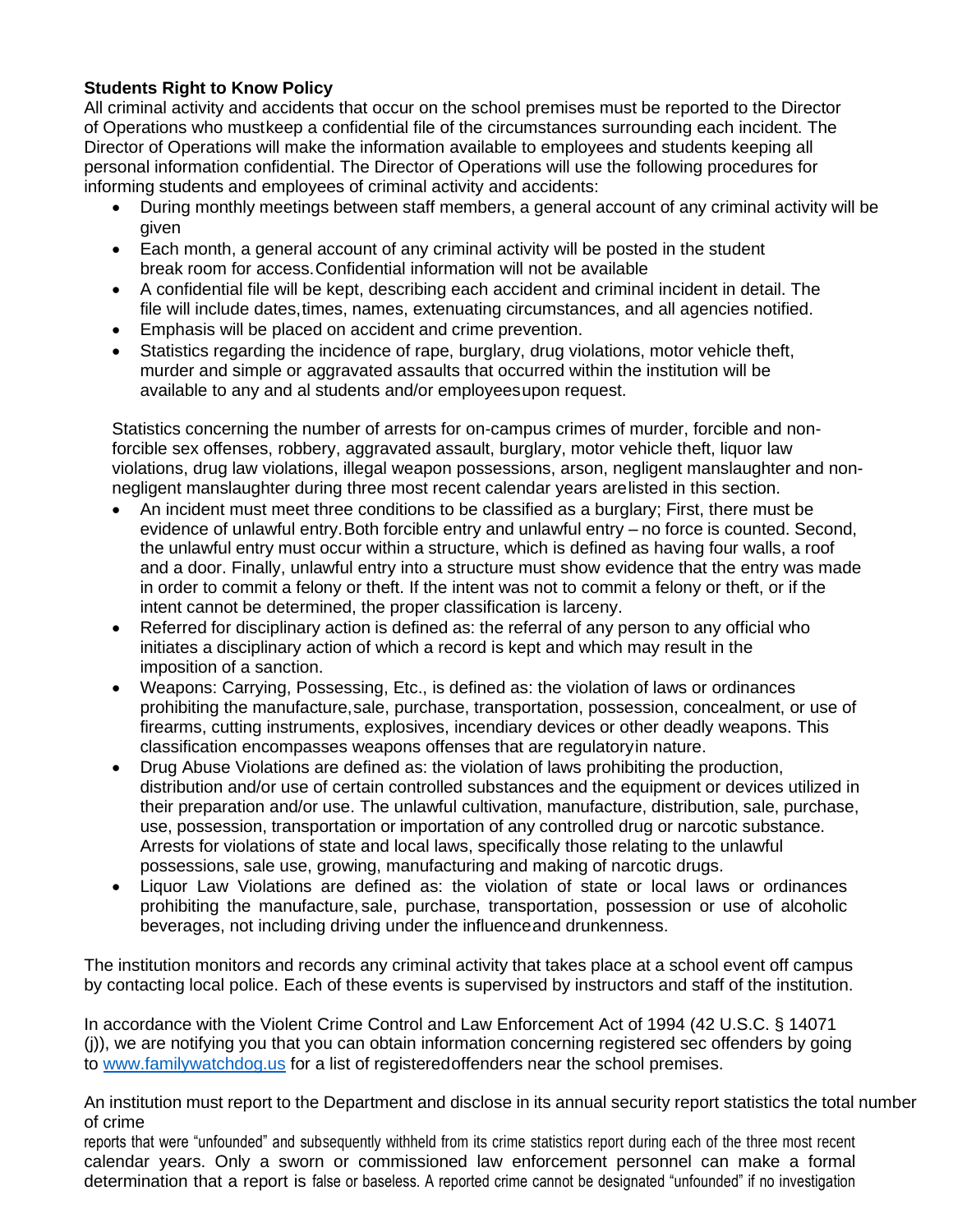was conducted or the investigation was not completed nor can a crime report be designated unfounded merely because the investigation failed to prove that thecrime occurred; this would be an inconclusive or unsubstantiated investigation.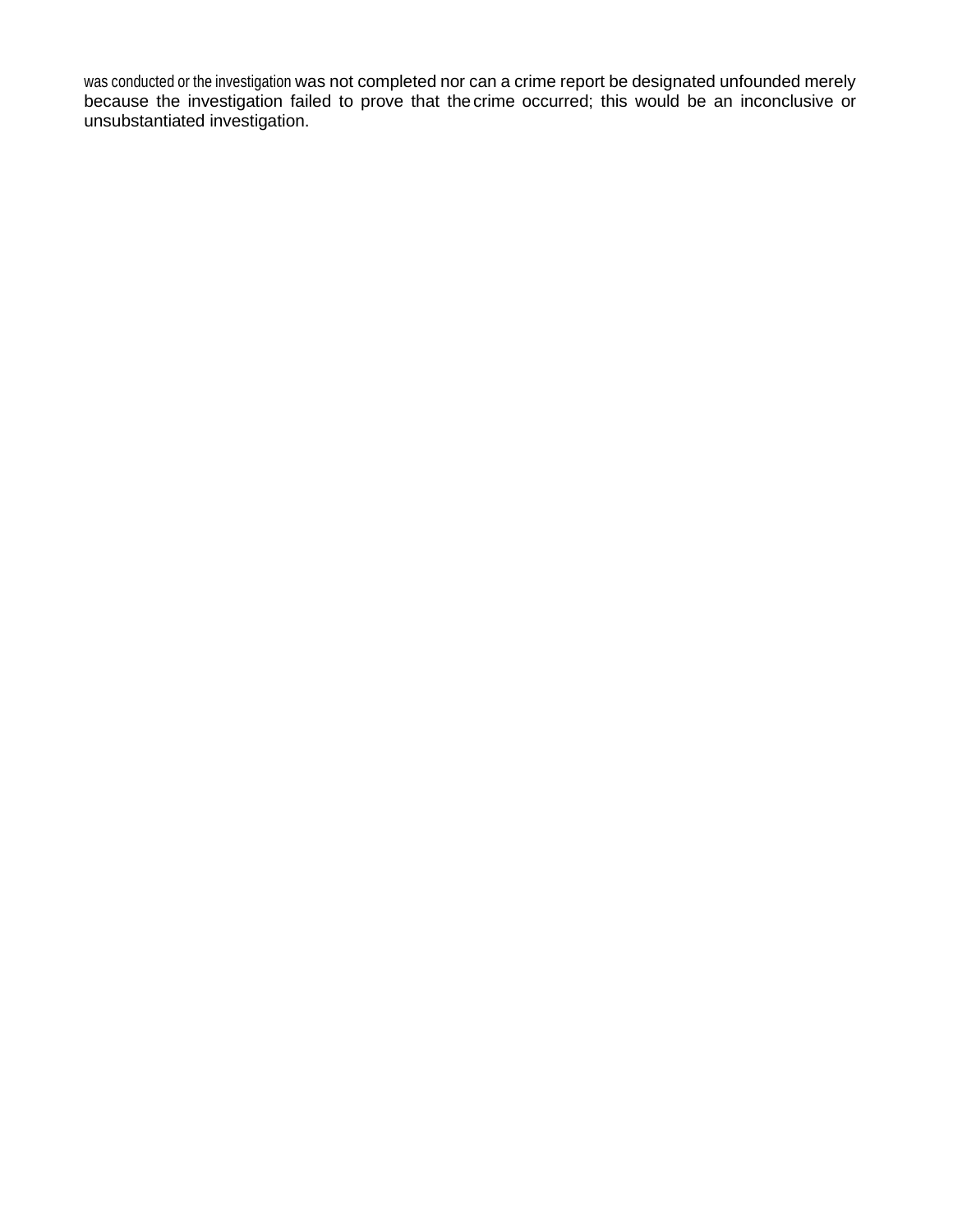#### **Total Criminal Offenses Raymore Campus 2019, 2020, 2021 No Unfound Crimes**

| Campus                            | 2019 | 2020 | 2021 | <b>Criminal Homicide</b>          |   |   |              |
|-----------------------------------|------|------|------|-----------------------------------|---|---|--------------|
| <b>Criminal Homicide</b>          |      |      |      | Murder/Non-negligent manslaughter | 0 | 0 | 0            |
| Murder/Non-negligent manslaughter | 0    | 0    | 0    | Negligent manslaughter            | 0 | 0 | $\mathbf{0}$ |
| Negligent manslaughter            |      | 0    | 0    | Sexual Assault- Sex offenses      |   |   |              |
| Sexual Assault- Sex offenses      |      |      |      | Rape                              | 0 | 0 | 0            |
| Rape                              |      | 0    |      | Fondling                          | 0 | 0 | 0            |
| Fondling                          |      | 0    |      | Incest                            |   | 0 | 0            |
| Incest                            |      | 0    |      | <b>Statutory Rape</b>             | 0 | 0 | 0            |
| <b>Statutory Rape</b>             |      | 0    |      | Robbery                           |   | 0 | 0            |
| Robbery                           |      | 0    |      | Aggravated assault                |   | 0 | 0            |
| Aggravated assault                |      | 0    |      | <b>Burglary</b>                   | 0 | 0 | 0            |
| <b>Burglary</b>                   |      | 0    |      | Motor vehicle theft               |   | 0 | 0            |
| Motor vehicle theft               |      | 0    |      | Arson                             | 0 | 0 | 0            |
| Arson                             |      | 0    |      | Stalking                          |   |   | 0            |

**Public Property 2019 2020 2021**

#### **Total Hate Crimes - Any of the above-mentioned Criminal Offenses PLUS**

*A hate crime is a criminal offense that manifests evidence that the victim was intentionally selected because of the perpetrators bias against the victim.*

| <b>On Campus</b>                | 2019 | 2020 2021 |      | <b>Public Property</b>          | 2019 | 2020     | 2021 |
|---------------------------------|------|-----------|------|---------------------------------|------|----------|------|
| Simple assault                  |      |           |      |                                 |      |          |      |
| Simple assault                  | 0    | 0         | 0    | Simple assault                  | 0    |          | 0    |
| Larceny-theft                   |      | 0         | 0    | Aggravated assault              |      |          | 0    |
| Intimidation                    |      | 0         | 0    | Larceny-theft                   |      | 0        | 0    |
| Destruction/damage/vandalism of |      |           |      | Intimidation                    | 0    | 0        | 0    |
| property                        |      | 0         | 0    | Destruction/damage/vandalism of | 0    |          | 0    |
| <b>VAWA Offenses</b>            |      |           |      | property                        |      |          |      |
| <b>On Campus</b>                | 2019 | 2020      | 2021 | Dating Violence                 |      |          |      |
| Dating Violence                 | 0    | 0         |      | Domestic Violence               |      |          |      |
| Domestic Violence               |      | 0         |      | Stalking                        |      | 0<br>- 0 |      |
| <b>Public Property</b>          | 2019 | 2020      | 2021 | Stalking                        |      |          |      |

#### **Arrests and Disciplinary Referrals for Violations of Weapons, Drug Abuse and Liquor Laws**

| <b>On Campus</b><br><b>Law Violation/Crime</b><br>Weapons: Carrying, Possessing, Etc.<br>Drug Abuse Violations<br>Liquor Law Violations                                                                          | 2019<br>0<br>0<br>O | 0<br>n              | 2020 2021<br>0 |
|------------------------------------------------------------------------------------------------------------------------------------------------------------------------------------------------------------------|---------------------|---------------------|----------------|
| <b>On Campus</b><br><b>Disciplinary Actions/Referrals</b><br>Weapons; Carrying, Possession, Etc.<br>Drug Abuse Violations<br>Liquor Law Violations<br><b>Total Criminal Offenses</b><br><b>No Unfound Crimes</b> | 2019<br>0<br>0<br>N | 2020 2021<br>0<br>U | O<br>n         |

| <b>On Campus</b>                  | 2019 | 2020 | 2021         |
|-----------------------------------|------|------|--------------|
| Criminal Homicide                 |      |      |              |
| Murder/Non-negligent manslaughter |      |      | $\Omega$     |
| Negligent manslaughter            |      |      | $\mathbf{I}$ |
| Sexual Assault- Sex offenses      |      |      |              |

| <b>Public Property</b>              | 2019 | 2020 2021    |  |
|-------------------------------------|------|--------------|--|
| <b>Law Violation/Crime</b>          |      |              |  |
| Weapons: Carrying, Possessing, Etc. |      |              |  |
| Drug Abuse Violations               |      | $\mathbf{U}$ |  |
| Liquor Law Violations               |      |              |  |

| <b>Public Property</b><br><b>Disciplinary Actions/Referrals</b> | 2019 | 2020 2021 |  |
|-----------------------------------------------------------------|------|-----------|--|
| Weapons; Carrying, Possession, Etc.                             |      | 0         |  |
| Drug Abuse Violations                                           |      | 0         |  |
| Liquor Law Violations                                           |      | O         |  |
| Rape<br>U                                                       |      |           |  |
| Fondling<br>0                                                   | 0    |           |  |
| Incest<br>0                                                     | O    |           |  |
| <b>Statutory Rape</b>                                           |      |           |  |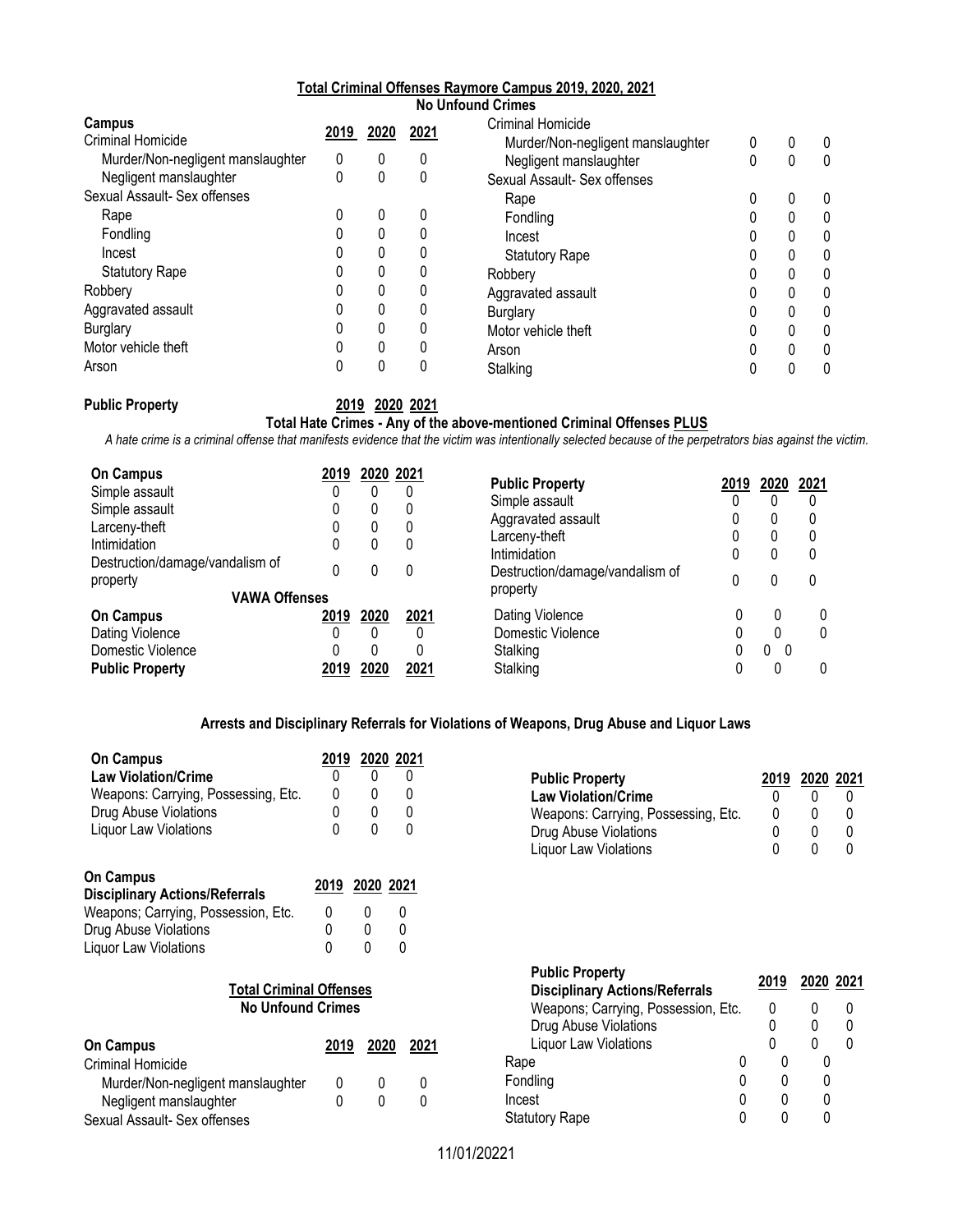| Robbery                           |      | 0         |   | Fondling              | 0 | 0 |
|-----------------------------------|------|-----------|---|-----------------------|---|---|
| Aggravated assault                |      | 0         |   | Incest                | 0 | 0 |
| Burglary                          |      | 0         |   | <b>Statutory Rape</b> | 0 | 0 |
| Motor vehicle theft               |      | 0         | 0 | Robbery               | 0 | 0 |
|                                   |      |           |   | Aggravated assault    | 0 | 0 |
| <b>Public Property</b>            | 2019 | 2020 2021 |   | <b>Burglary</b>       | 0 | 0 |
| <b>Criminal Homicide</b>          |      |           |   | Motor vehicle theft   | 0 | 0 |
| Murder/Non-negligent manslaughter | 0    |           | 0 | Arson                 | 0 | 0 |
| Negligent manslaughter            | 0    | 0         | 0 |                       |   |   |
| Sexual Assault- Sex offenses      |      |           |   | Arson                 | 0 | 0 |
| Rape                              | 0    |           |   | Stalking              | 0 | 0 |

#### **Total Hate Crimes - Any of the above-mentioned Criminal Offenses PLUS**

*A hate crime is a criminal offense that manifests evidence that the victim was intentionally selected because of the perpetrators bias against the victim.*

| <b>On Campus</b>                | 2019 |   | 2020 2021            |                                 |      |              |           |
|---------------------------------|------|---|----------------------|---------------------------------|------|--------------|-----------|
| Simple assault                  | 0    | 0 |                      | <b>Public Property</b>          | 2019 | 2020         | 2021      |
| Simple assault                  | 0    | 0 | 0                    | Simple assault                  |      | 0            | $\Omega$  |
| Larceny-theft                   | 0    | 0 | 0                    | Aggravated assault              |      | 0            | 0         |
| Intimidation                    | 0    | 0 | 0                    | Larceny-theft                   |      | 0            | 0         |
| Destruction/damage/vandalism of |      |   |                      | Intimidation                    |      | $\mathbf{0}$ | 0         |
| property                        | 0    | 0 | 0                    | Destruction/damage/vandalism of |      | 0            | $\Omega$  |
|                                 |      |   | <b>VAWA Offenses</b> | property                        |      |              |           |
| <b>On Campus</b>                | 2019 |   | 2020 2021            |                                 |      |              |           |
| Dating Violence                 | 0    |   |                      | <b>Public Property</b>          | 2019 |              | 2020 2021 |
| Domestic Violence               | 0    | 0 | 0                    | Dating Violence                 | 0    |              | 0         |
| Stalking                        | 0    | 0 | 0                    | Domestic Violence               |      | 0            | 0         |
|                                 |      |   |                      | Stalking                        |      |              | 0         |

#### **Arrests and Disciplinary Referrals for Violations of Weapons, Drug Abuse and Liquor Laws**

|   |      |      |                                                                 | 2019                                                                                                                                                                           |                        | 2020 2021 |
|---|------|------|-----------------------------------------------------------------|--------------------------------------------------------------------------------------------------------------------------------------------------------------------------------|------------------------|-----------|
|   |      |      | <b>Law Violation/Crime</b>                                      |                                                                                                                                                                                |                        |           |
|   |      |      |                                                                 | 0                                                                                                                                                                              | 0                      |           |
|   |      |      |                                                                 |                                                                                                                                                                                | 0                      |           |
|   |      | 0    |                                                                 |                                                                                                                                                                                | 0                      |           |
|   |      |      |                                                                 |                                                                                                                                                                                |                        |           |
|   |      |      | <b>Public Property</b><br><b>Disciplinary Actions/Referrals</b> | 2019                                                                                                                                                                           |                        | 2020 2021 |
|   |      |      |                                                                 | 0                                                                                                                                                                              |                        |           |
| 0 | በ-   | 0    |                                                                 |                                                                                                                                                                                | 0                      |           |
|   | 0    |      |                                                                 |                                                                                                                                                                                |                        |           |
|   |      |      |                                                                 |                                                                                                                                                                                |                        |           |
|   | 2019 | 2019 | 2020 2021<br>$\Omega$<br>0<br>0<br>2020 2021                    | Weapons: Carrying, Possessing, Etc.<br>Drug Abuse Violations<br>Liquor Law Violations<br>Weapons; Carrying, Possession, Etc.<br>Drug Abuse Violations<br>Liquor Law Violations | <b>Public Property</b> |           |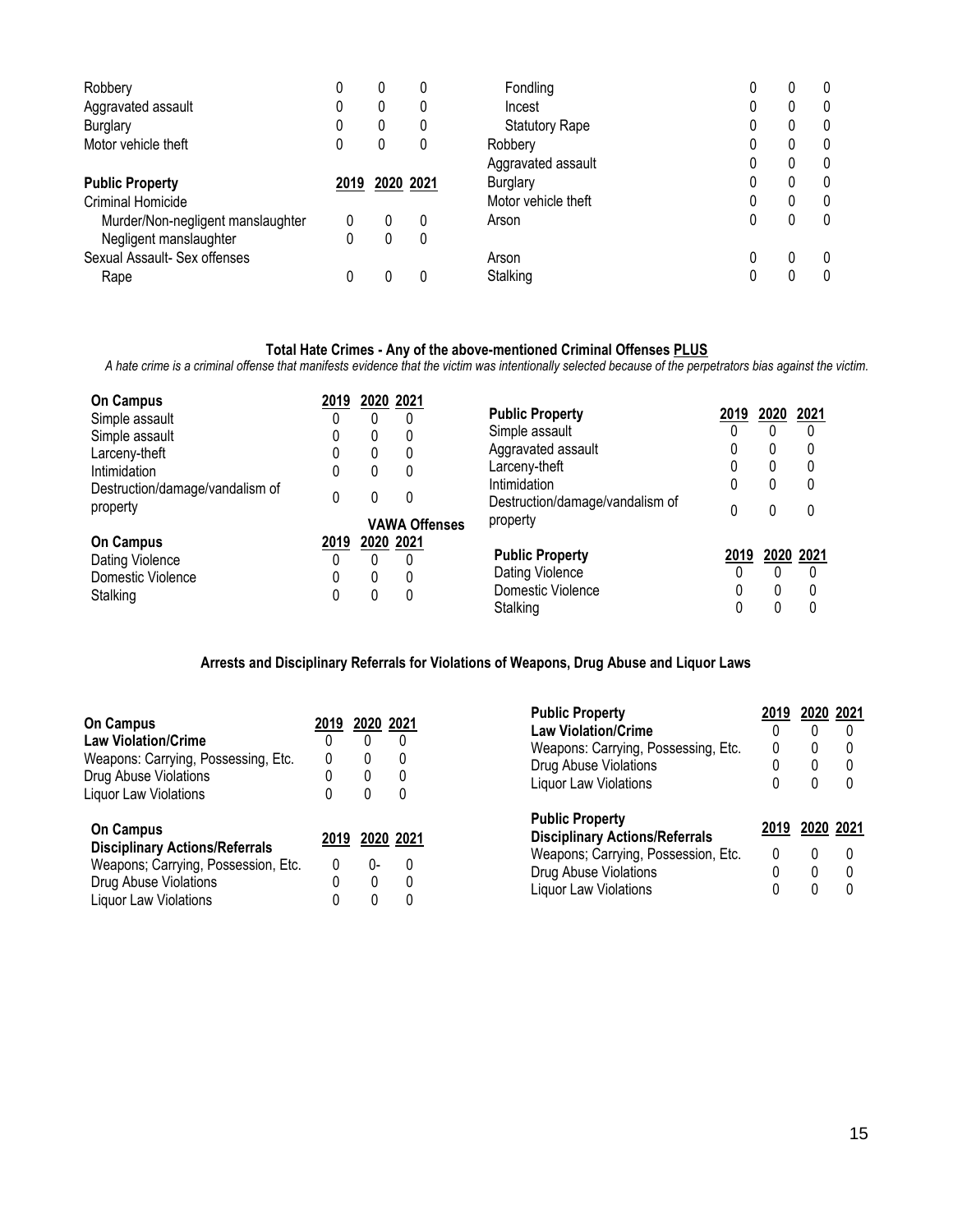#### **Total Criminal Offenses No Unfound Crimes**

| <b>On Campus</b>                  | 2019 | 2020 | 2021 | <b>Public Property</b>            | 2019 | 2020 2021 |  |
|-----------------------------------|------|------|------|-----------------------------------|------|-----------|--|
| Criminal Homicide                 |      |      |      | <b>Criminal Homicide</b>          |      |           |  |
| Murder/Non-negligent manslaughter | 0    | 0    | 0    | Murder/Non-negligent manslaughter | 0    | 0         |  |
| Negligent manslaughter            | 0    | 0    | 0    | Negligent manslaughter            | 0    | 0         |  |
| Sexual Assault- Sex offenses      |      |      |      | Sexual Assault- Sex offenses      |      |           |  |
| Rape                              | 0    | 0    | 0    | Rape                              | 0    | 0         |  |
| Fondling                          | 0    | 0    | 0    | Fondling                          | 0    | 0         |  |
| Incest                            | 0    | 0    |      | Incest                            |      | 0         |  |
| <b>Statutory Rape</b>             | 0    | 0    | 0    | <b>Statutory Rape</b>             | 0    | 0         |  |
| Robbery                           | 0    |      |      | Robbery                           |      | 0         |  |
| Aggravated assault                | 0    |      | 0    | Aggravated assault                | 0    | 0         |  |
| <b>Burglary</b>                   | 0    | 0    | 0    | <b>Burglary</b>                   | 0    | 0         |  |
| Motor vehicle theft               | 0    | 0    | 0    | Motor vehicle theft               | 0    | 0         |  |
| Arson                             | 0    |      | 0    | Arson                             | 0    | 0         |  |
|                                   |      |      |      | Stalking                          |      |           |  |

#### **Total Hate Crimes - Any of the above-mentioned Criminal Offenses PLUS**

*A hate crime is a criminal offense that manifests evidence that the victim was intentionally selected because of the perpetrators bias against the victim.*

| <b>On Campus</b><br>Simple assault<br>Simple assault<br>Larceny-theft<br>Intimidation<br>Destruction/damage/vandalism of<br>property | 2019<br>0<br>0<br>0<br>0<br>0 | 2020 2021<br>0<br>0<br>0 | 0<br>0<br>0<br>0         | <b>Public Property</b><br>Simple assault<br>Aggravated assault<br>Larceny-theft<br>Intimidation<br>Destruction/damage/vandalism of<br>property | 2019<br>0<br>0<br>0<br>0<br>0 | 2020<br>0<br>0<br>0<br>0<br>0 | 2021<br>0<br>0<br>0<br>0<br>0 |   |
|--------------------------------------------------------------------------------------------------------------------------------------|-------------------------------|--------------------------|--------------------------|------------------------------------------------------------------------------------------------------------------------------------------------|-------------------------------|-------------------------------|-------------------------------|---|
| <b>On Campus</b><br>Dating Violence<br>Domestic Violence<br>Stalking                                                                 | 2019                          | 0<br>0<br>0              | 2020 2021<br>0<br>0<br>0 | <b>Public Property</b><br>Dating Violence<br>Domestic Violence<br>Stalking                                                                     |                               | 2019<br>0                     | 2020 2021<br>0<br>0           | 0 |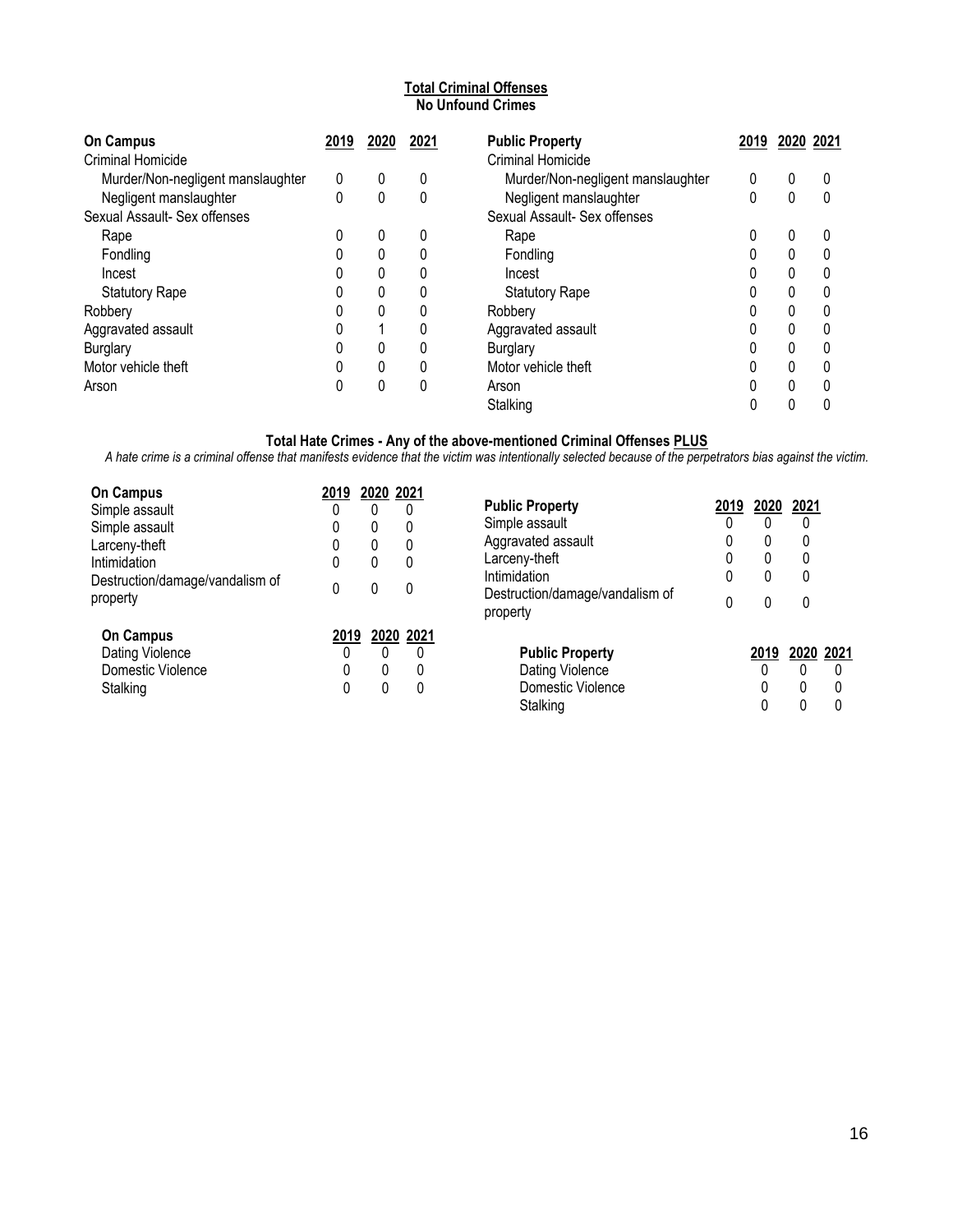# **Arrests and Disciplinary Referrals for Violations of Weapons, Drug Abuse and Liquor Laws**

| <b>On Campus</b>                                          | 2019 |           | 2020 2021 |                                                                         | 2019 |           | 2020 2021 |
|-----------------------------------------------------------|------|-----------|-----------|-------------------------------------------------------------------------|------|-----------|-----------|
| <b>Law Violation/Crime</b>                                |      |           |           | <b>Public Property</b>                                                  |      |           |           |
| Weapons: Carrying, Possessing, Etc.                       | 0    | 0         |           | <b>Law Violation/Crime</b>                                              |      | 0         |           |
| Drug Abuse Violations                                     |      | 0         | 0         | Weapons: Carrying, Possessing, Etc.                                     | 0    | 0         |           |
| <b>Liquor Law Violations</b>                              |      | 0         | 0         | Drug Abuse Violations                                                   |      | 0         |           |
|                                                           |      |           |           | <b>Liquor Law Violations</b>                                            | U    | 0         | 0         |
| <b>On Campus</b><br><b>Disciplinary Actions/Referrals</b> | 2019 | 2020 2021 |           | <b>Public Property</b><br>2019<br><b>Disciplinary Actions/Referrals</b> |      | 2020 2021 |           |
| Weapons; Carrying, Possession, Etc.                       | 0    | 0         | 0         | Weapons; Carrying, Possession, Etc.                                     | 0    |           | $\Omega$  |
| Drug Abuse Violations                                     |      | 0         | 0         | Drug Abuse Violations                                                   | 0    | 0         | $\Omega$  |
|                                                           |      |           |           | Liguor Law Violations                                                   |      |           | 0         |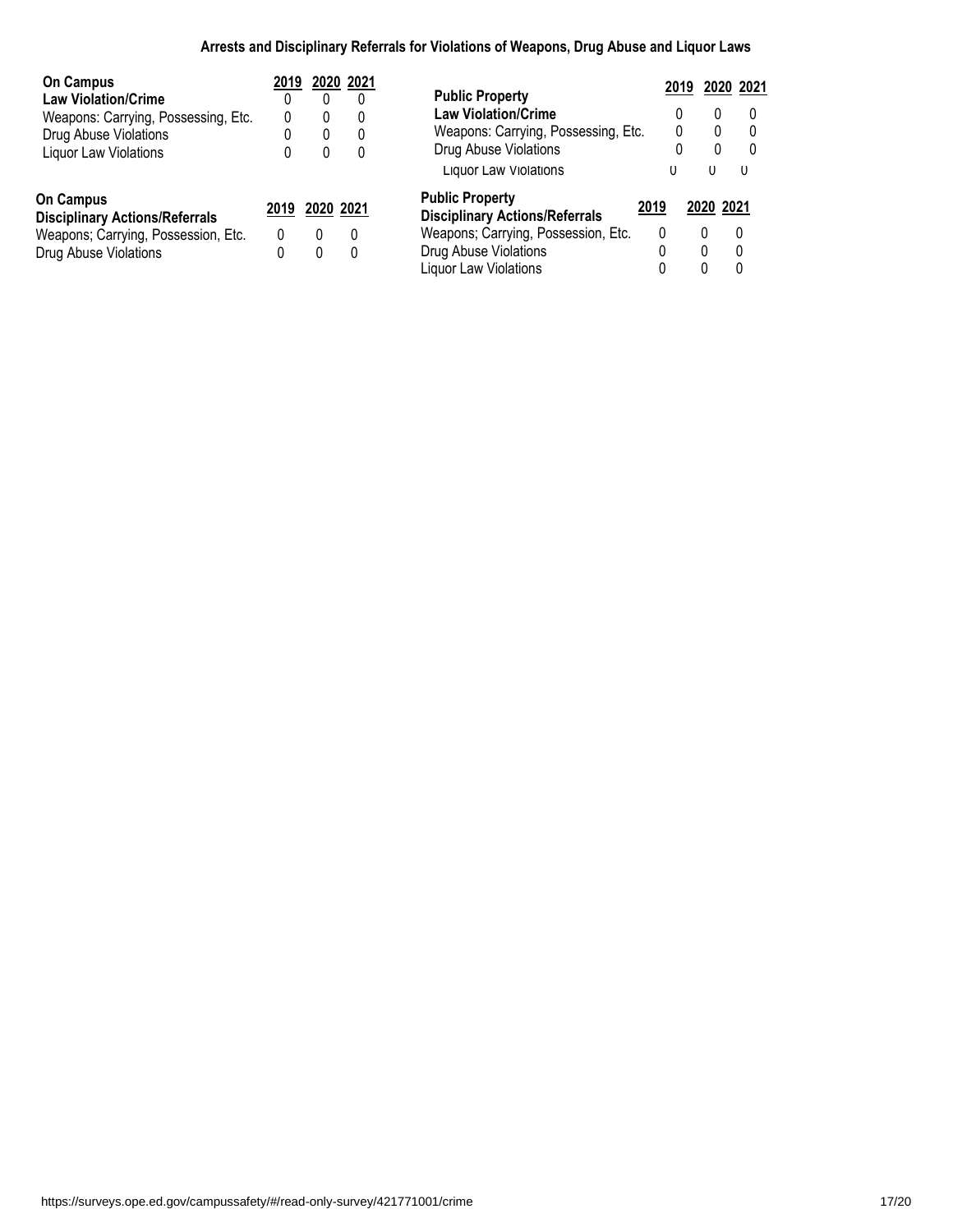# **Violence Against Women Act**

Academy of Beauty Professionals prohibits the crimes of dating violence, domestic violence, sexual assault, and stalking. Training and information is provided to promote awareness and prevention of rape, acquaintance rape, domestic violence, dating violence, sexual assault, and stalking , as well as outlines options for risk reduction of suchoffenses occurring, the warning signs of abusive behavior, and how to avoid potential attacks. Please read this carefully and direct questions to Academy of Beauty Professionals's Title IX Coordinator, Sue Kwitek, Financial Aid Director.

# **What is domestic violence?**

Domestic violence is defined as abuse committed against an adult or a minor who is a spouse or former spouse, cohabitant or former cohabitant, or someone with whom the abuser has a child, has and existing dating or engagement relationship, or has had a former dating or engagement relationship.

Domestic violence is a pattern of abusive behavior in any relationship that is used by one partner to gain or maintain power and control over another intimate partner. Domestic violence can be physical, sexual, emotional, economic, orpsychological actions or threats of actions that influence another person. This includes any behaviors that intimidate, manipulate, humiliate, isolate, frighten, terrorize, coerce, threaten blame, hurt, injure, or wound someone.

*"Physical abuse"* includes sexual abuse and means any of the following: (1) the knowing or reckless use of physicalforce, confinement, or restraint; (2) knowing, repeated, and unnecessary sleep deprivation; and/or (3) knowing or reckless behavior that creates an immediate risk of physical harm.

*"Sexual abuse"* sexual abuse is coercing or attempting to coerce any sexual contact or behavior without consent. Consent means that both people in a sexual encounter must agree to it, and either person may decide at any time that he or she no longer consents and wants to stop the activity. Consenting to one behavior does not obligate you toconsent to any other behaviors. Consenting on one occasion also does not obligate you to consent on any other occasion Consenting means only that at this particular time, you would like to engage in this particular sexual behavior. Sexual abuse includes, but is certainly not limited to, marital rape, attacks on sexual parts of the body, forcing sex after physical violence has occurred, or treating one in a sexually demeaning manner.

*"Emotional abuse"* undermining an individual's sense of self-worth and/or self-esteem is abusive. This may include, but is not limited to constant criticism, diminishing one's abilities, name-calling, or damaging one's relationship with his or her children.

*"Economic abuse"* is defined as making or attempting to make an individual financiall dependent by maintaining total control over financial resources, withholding one's access to money, or forbidding one's attendance at school or employment.

*"Psychological abuse"* elements of psychological abuse include, but are not limited to, causing fear by intimidation; threatening physical harm to self, partner, children, or partner's family or friends; destruction of pets and property; and isolation from family, friends, or school and/or work. Domestic violence can happen to anyone. It not only affects those who are abused, but also family members, friends, coworkers, other witnesses and community at large. Anyone affected by domestic violence, weather it happened to you or someone you care about can find support by contacting the National Domestic Violence Hotline at 1-800-799-7233

# **What is sexual assault?**

Occurs when a physical sexual activity is engaged in without the consent of the other person or when the other person is unable to consent to the activity. This includes rape, fondling, incest, or statutory rape. The activity or conduct may include physical force, violence, threat, or intimidation, ignoring the objections of the other person, causing the other person's intoxication or incapacitation through the use of drugs or alcohol, and taking advantage of the other person's incapacitation (including voluntary intoxication ordrug use).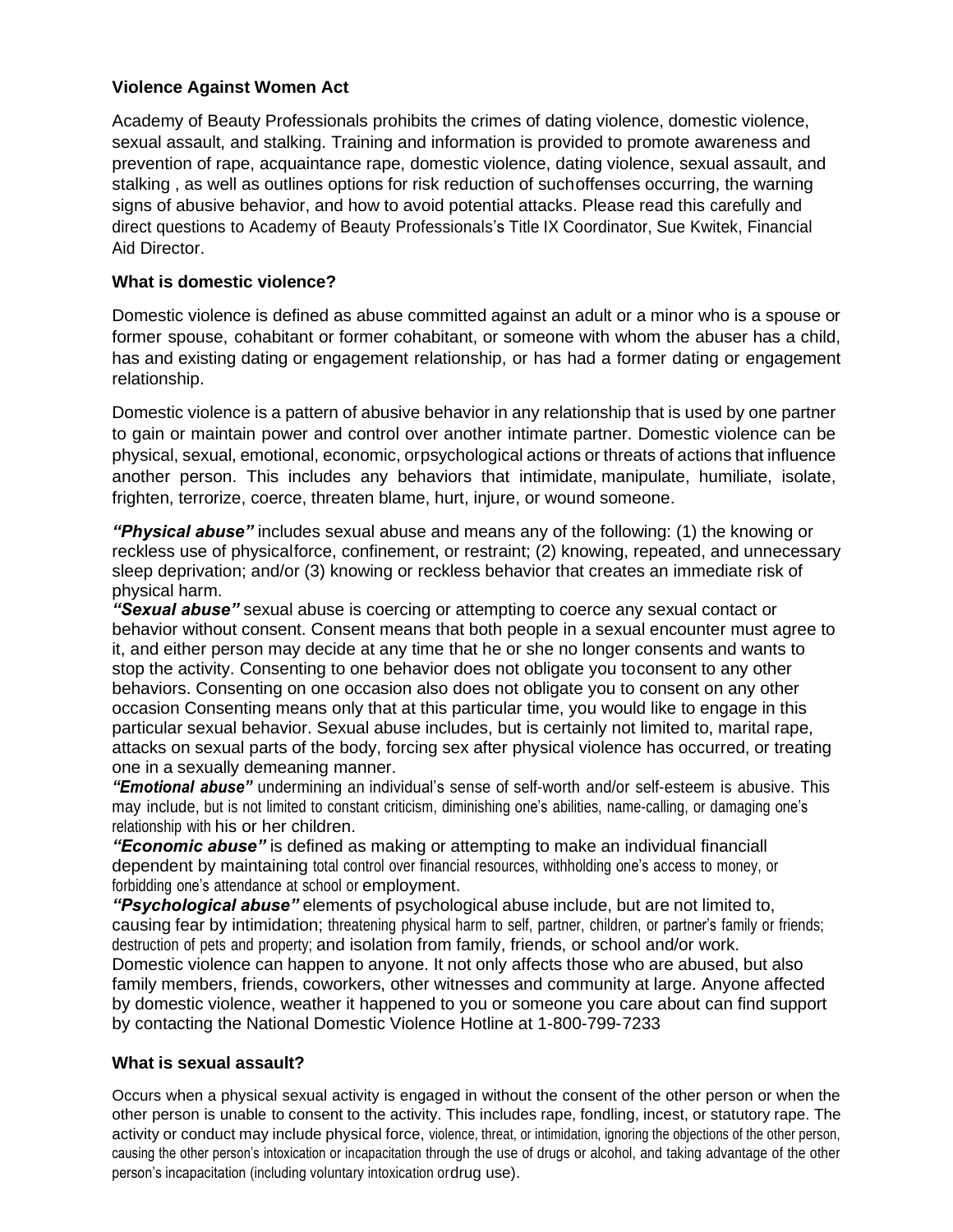### **What is consent?**

**"Consent"** means voluntary, active and clear agreement, communicated by words or actions, to participate in specific sexual activity. Consensual sexual activity happens when each participant willingly chooses to participate. Consenting on one occasion does not obligate you to consent on any other occasion. Consenting means only that atthis particular time, you would like to engage in this particular sexual behavior.

A sleeping, unconscious, or incompetent person cannot consent. A person cannot consent to force causing or likelyto cause death or grievous bodily harm or to being rendered unconscious. A person cannot consent while under threat or in fear.

In cases where a victim asserts that sexual activity occurred without consent, the standard is whether a sober, reasonable person in the same circumstances as the respondent should have known that the victim did not or couldnot consent to the sexual activity in question.

Lack of consent may be inferred based on the circumstances of the offense. All the surrounding circumstances are to be considered in determining whether a person gave consent, or whether a person did not resist or ceased to resist only because of another person's actions.

#### **What is dating violence?**

Dating violence means the use or threat of use of physical, mental or emotional abuse, or sexual violence by a person who is in a social relationship of a romantic or intimate nature with the victim.

Anyone affected by dating violence, weather it happened to you or someone you care about, can find support bycontacting the National Domestic Violence Hotline at 1-800-799- 7233.

# **What is stalking?**

Stalking is a dangerous crime that affects an estimated 6.6 million people each year. Stalking is generally defined as a course of conduct directed at a specific person that would cause a reasonable person to feel fear. Stalking is a pattern of repeated and unwanted attention, harassment contact, or any other course of conduct directed at a specificperson that would cause a reasonable person to feel fear. Stalking can include:

- Repeated, unwanted, intrusive, and frightening communications from the perpetrator by telephone, mail, and/or email.
- Repeatedly leaving or sending the victim unwanted items, presents or flowers.
- Following or waiting for victim at places such as home, school, work, or recreational places.
- Making direct or indirect threats to harm the victim or the victim's children, relative, friends, or pets.
- Damaging or threatening to damage the victim's property.
- Harassing the victim through the Internet.
- Posting information or spreading rumors about the victim on the Internet, in a public place, or by word of mouth.
- Obtaining personal information about the victim by accessing public records, using Internet search services,hiring private investigators, going through the victim's garbage, following the victim, contacting the victim's friends, family, work, or neighbors etc.

#### *If you feel you are being stalked and are in immediate danger call 911 for assistance.*

All crimes are reported to the local police department for investigation and action. The institution encourages allstudents and employees to report all crimes in a timely manner to the President & Director of Operations, DaveKwitek, who will promptly contact the local authorities to address the issue.

Victims and witnesses are encouraged to report crimes, but it is solely on a voluntary basis. If you are a witness to the crime, you must contact 911 for immediate assistance, and if you feel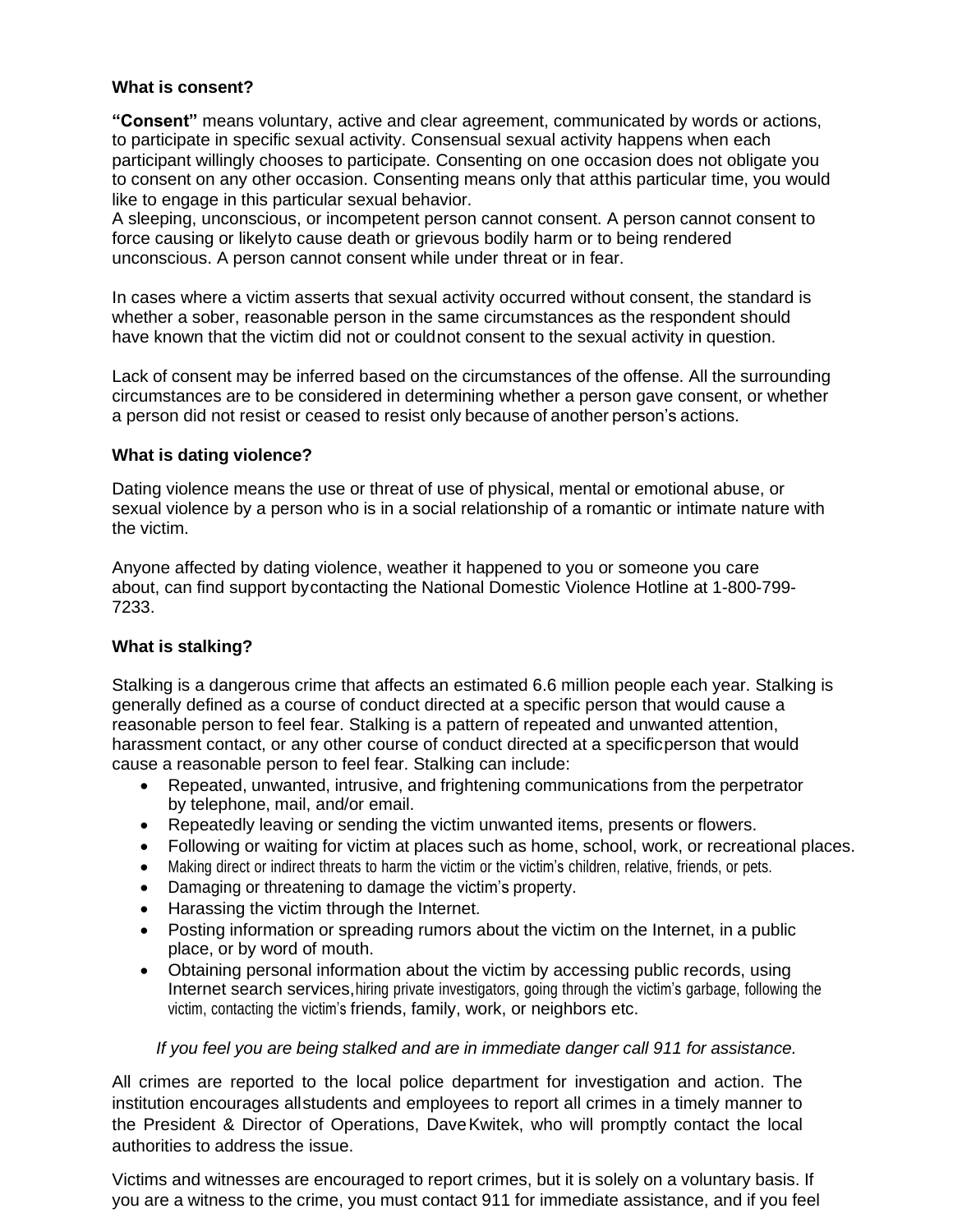it is safe to intervene on behalf of the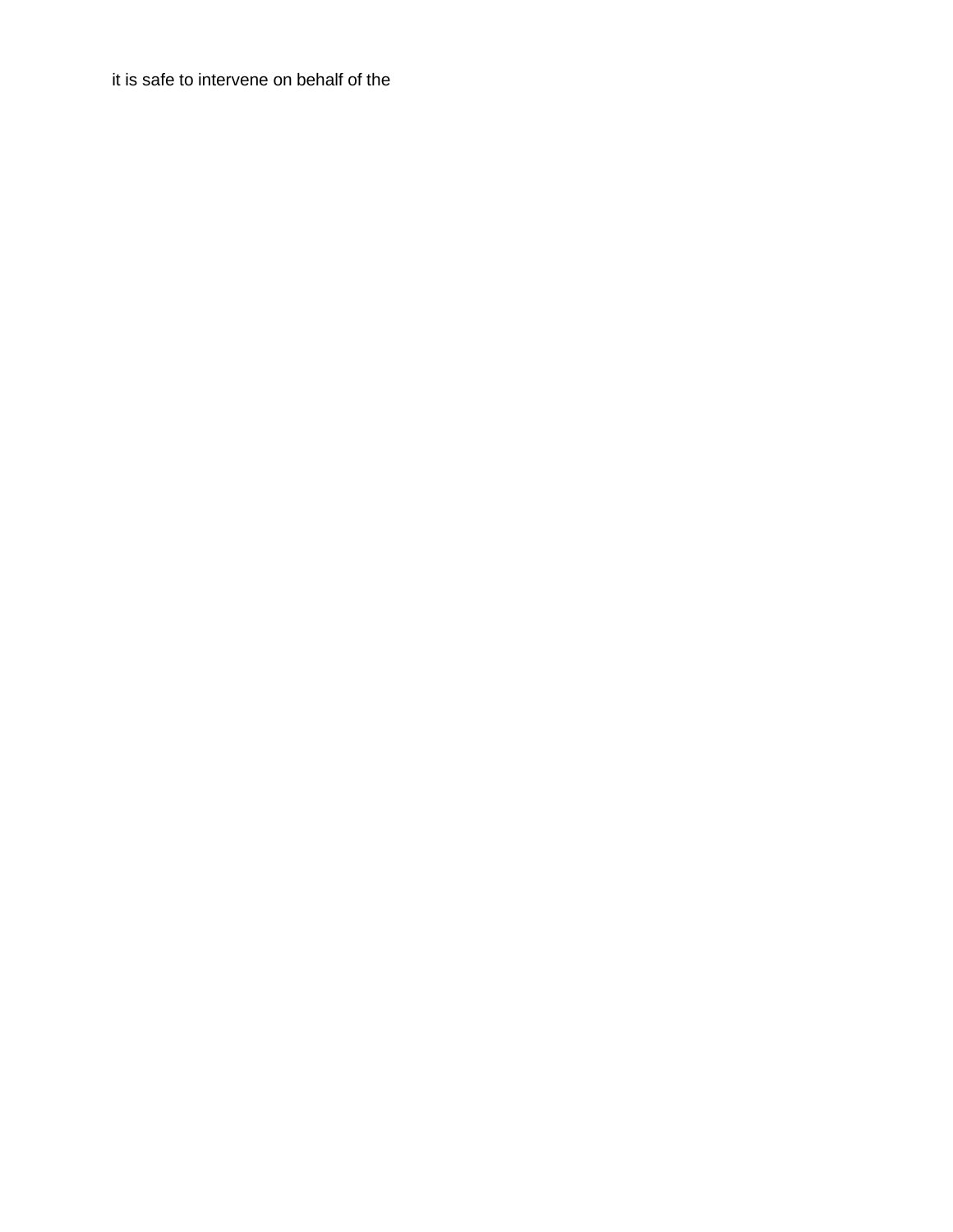victim, do so in the presence of others, if possible, or call out to the perpetrator that you have contacted the policeand indicate that they are on their way; do not put yourself in danger.

If you are a victim of a sexual assault, domestic violence, dating violence, or stalking at this school or off the school premises, your first priority should be to get to a safe place. You should then obtain necessary medical treatment. If you believe that you have experienced or witnessed harassment or sexual violence notify your instructor, supervisor, Human Resources, or the Title IX coordinator as soon as possible.

## **In the event of a rape or sexual violence on campus:**

- 1. Stay calm, calm the victim; notify the campus manager.
- 2. Inform the victim of they have the option to notify the appropriate law enforcement authorities and for medical assistance. At the victim's requests, the campus manager will notify the authorities and call 911. The authorities will guide the victim through available options and support the victim.
- 3. The institution and law enforcement strongly encourage the victim to report the incident in a timely manner. Time is a critical factor for evidence collection and preservation. Filing a police report will ensure that a victim receives the necessary medical treatment and tests, at no expense to the victim; and it provide the opportunity for the collection of evidence helpful in prosecution, which cannot be obtained later. I t is important to preserve evidence for the proof of a criminal offense, so do not disturb the area surrounding theincident.
- 4. The institution encourages victims to seek professional counseling. If the victim needs to seek professional help after being the victim of a rape, sexual assault, domestic violence, or dating violence you can contact the President & Director of Operations, Dave Kwitek, for guidance to access of professional counselling.
- 5. If a student or employee is a victim of an alleged sex offense, the student or employee may request achange in schedule, regardless of whether or not the victim chooses to report the crime to authorities.Please notify the Director of Operations.
- 6. If a student is alleged to have committed a sex offense, the student will have the right to a prompt, fair, and impartial investigation and hearing before the President & Director of Operations (Dave Kwitek) and the Director of Financial Aid (Sue Kwitek) who receive annual training on related to the offenses and how to protect both the safety of the victim and promote accountability. The accused and victim will be allowed to have an advisor of their choice present throughout the proceedings. Academy of Beauty Professionals may establish restrictions to which the advisor may participate as long as they apply equally to both parties. The preponderance of the evidence standard will apply to investigations, meaning Academy of Beauty Professionals will evaluate whether it is more likely than not that the alleged conduct occurred. Remedies forstudent-related claims may include, but are not limited to, and order to stay away, suspension or expulsion
- 7. Both parties will receive written notice of the outcome of the complaint, the opportunity for appeal, and thenotification of the outcome of any appeal before the results become final and when the results of the proceedings become final.
- 8. During the investigation, Academy of Beauty Professional will provide interim measures, as necessary, toprotect the safety and well-being of students and/or employees involved.
- 9. The school will protect the confidentiality of the victim in accordance with the law. In addition, the Director ofOperations will maintain all records of the incident. All accommodations or protective measures provided to the victim will remain confidential to the extent that maintaining such confidentiality will not impair the ability of the institution to provide the accommodations or protective measures. Only staff members who need to know ill be apprised of the information. The school is required to publish each year's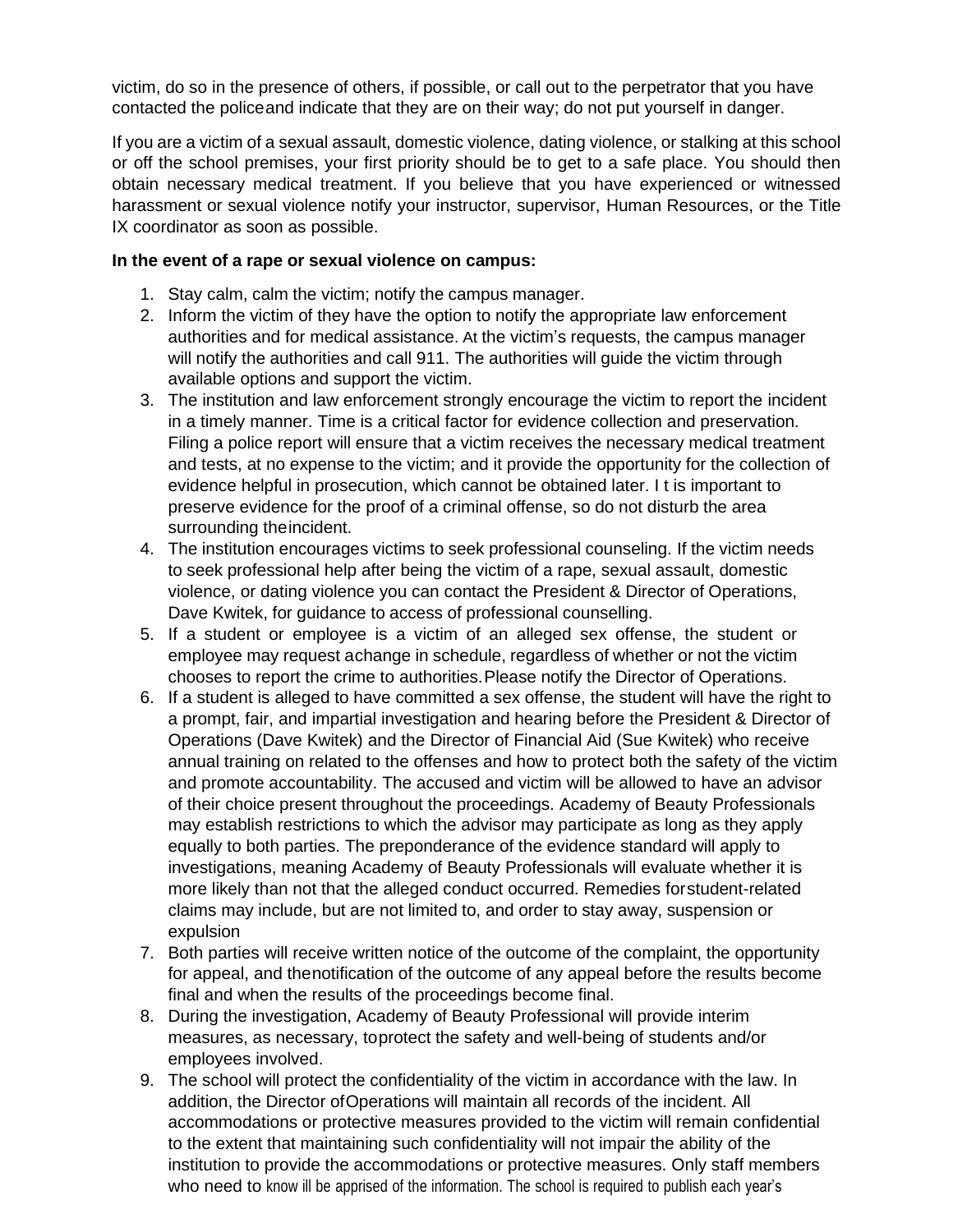statistics for certain crimes that are reported to the school authorities or local police agencies, including incidents of sexual assault, domestic violence, dating violence, and stalking. The report only includes incidents and not the names or identifiable information.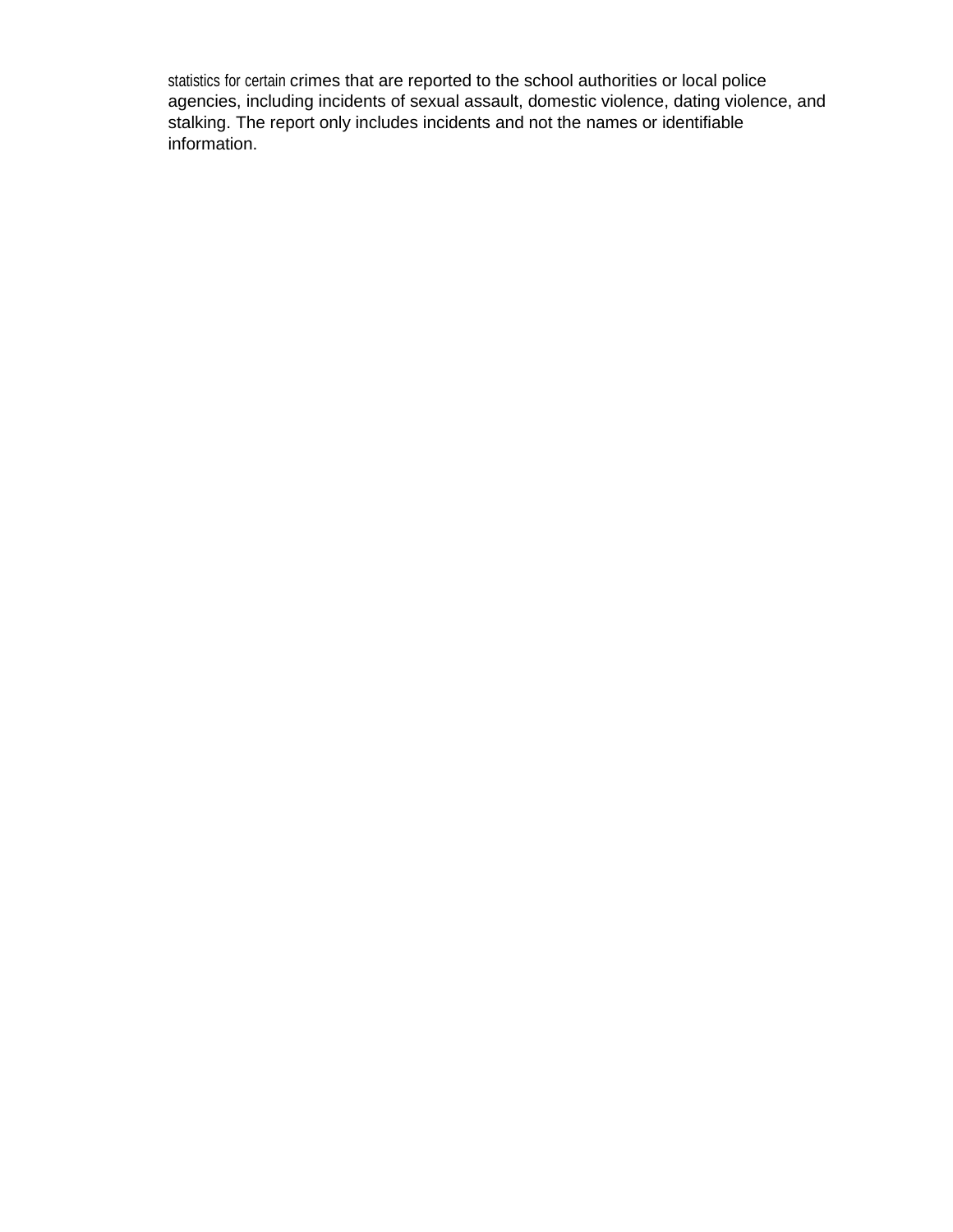# **Reportable Criminal Offenses**

*Criminal homicide-*These offenses are separated into two categories:

- 1. Murder and Non-Negligent Manslaughter: the willful (non-negligent) killing of one human being by another.
- 2. Negligent Manslaughter: the killing of another person through gross negligence (the intentional failure toperform a manifest duty in reckless disregard of the consequences as affecting the life or property of another).

*Sex Offenses-* These are separated into two categories:

- 1. Forcible: any sexual act directed against another person, forcibly and/or against that person's will; or not forcibly or against the person's will where the victim is incapable of giving consent. There are four types of Forcible Sex Offenses:
	- a. *Forcible Rape:* carnal knowledge of a person, forcibly and/or against that person's will; nor not forcibly or against the person's will where the victim ins incapable of giving consent because of a temporary or permanent mental or physical incapacity (or because of youth). This includes forcible rape of both males and females.
	- b. *Forcible Sodomy:* oral or anal sexual intercourse with another person, forcibly andd/or against thatperson's will; or not forcibly or against the person's will where the victim is incapable of giving consent because of youth or temporary or permanent mental or physical incapacity.
	- c. *Sexual Assault With an Object:* the use of an object or instrument to unlawfully penetrate, howeverslightly, either genital or anal opening of the body of another person, forcibly and/or against that person's will; or not forcibly or against the person's will where the victim is incapable of giving consent because of youth or temporary or permanent mental or physical incapacity. An object or instrument is anything used by the offender other than the offender's genitalia.
	- d. *Forcible Fondling:* the touching of the private body parts of another person for the purpose of sexual gratification, forcibly and/or against that person's will; or, not forcibly or against the person's will where the victim is incapable of giving consent because of youth or temporary or permanent mental or physical incapacity.
- 2. Non-Forcible: unlawful, non-forcible sexual intercourse. There are two types of non-forcible sex offenses:
- a. *Incest:* non-forcible sexual intercourse with a person who is under the statutory age of consent.
	- b. *Statutory Rape:* non-forcible sexual intercourse with a person who is under the statutory age ofconsent.

*Robbery:* the taking or attempting to take anything of value from the care, custody, or control of a person or personsby force or threat of force or violence and/or by putting the victim in fear.

*Aggravated Assault:* unlawful attack by one person upon another for the purpose of inflicting severe or aggravated bodily injury. This type of assault usually is accompanied by the use of a weapon or by means likely to produce death or great bodily harm.

*Burglary:* unlawful entry of a structure to commit a felony or theft

*Motor Vehicle Theft:* the theft or attempted theft of a motor vehicle.

*Arson:* any willful or malicious burning or attempt to burn, with or without intent to defraud, a dwelling house, publicbuilding, motor vehicle or aircraft, personal property of another, etc.

**The Hierarchy Rule:** When counting multiple offenses, you must use the FBI's UCR Hierarchy Rule. This rule requires you to count only the most serious offense when more than one offense was committed during a singleincident. A single incident means that the offenses were committed at the same time and place. That is, the time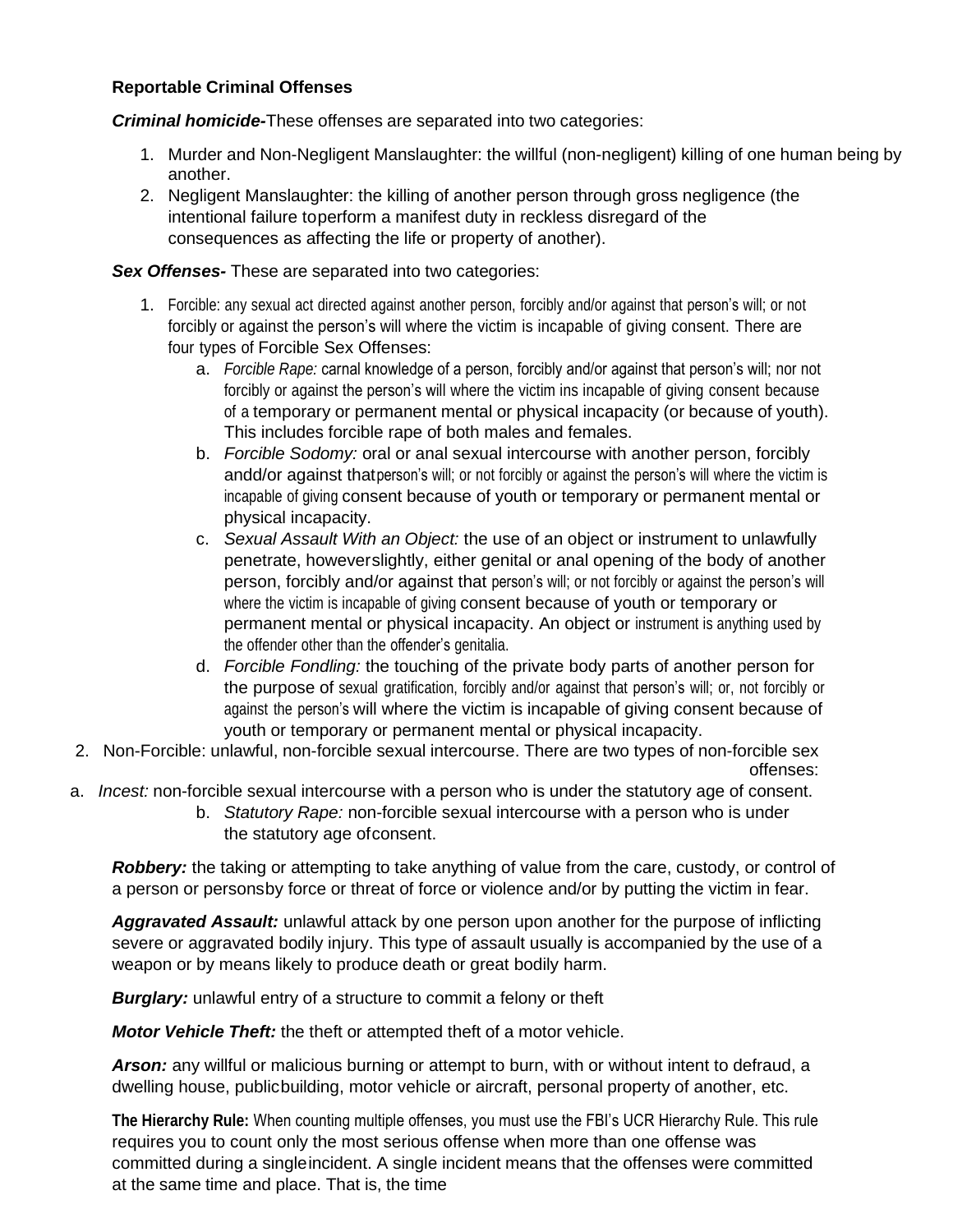interval between the offenses and the distance between the locations where they occurred were insignificant.Beginning with the most serious offense, the follow list shows the hierarchy for Clery Act reporting:

- Murder and Non-negligent Manslaughter
- Negligent Manslaughter
- Forcible Sex Offenses
- Non-forcible Sex Offenses
- Robbery
- Aggravated Assault
- Burglary
- Motor Vehicle Theft
- Arrests
- Referrals for Disciplinary Action

# **Hate Crimes**

A hate crime is a criminal offense committed against a person or property which is motivated, in whole or in part, bythe offender's bias (a preformed negative opinion or attitude toward a group of persons based on race, gender, religion, disability, sexual orientation or ethnicity/national origin).

Although there are many possible categories of bias, under Clery, only the following six categories are reported:

- **Race:** A preformed negative attitude toward a group of persons who possess common physical characteristics (e.g., color of skin, eyes, and/or hair; facial features, etc.) genetically transmitted by descentand heredity, which distinguish them as a distinct division of human kind.
- *Gender***:** A preformed negative opinion or attitude toward a group of persons because those persons aremale or female.
- *Gender Identity:* A preformed negative opinion or attitude toward a person or group of persons based on their actual or perceived gender identity (e.g., bias against transgender or gender nonconforming individuals).
- *Religion:* A preformed negative opinion or attitude toward a group of persons whe share the same religiousbeliefs regarding the origin and purpose of the universe and the existence or nonexistence of a supreme being (e.g., Catholics, Jews, Protestants, Atheists etc.).
- *Sexual Orientation:* A preformed negative opinion or attitude toward a group of persons based on their sexual attraction toward, and responsiveness to, members of their own sex or members of the opposite sex(e.g., gays, lesbians, heterosexuals).
- *Ethnicity/National Origin:* A preformed negative opinion or attitude toward a group of persons of the samerace or national origin who share common or similar traits, languages, customs and traditions (e.g., Arabs, Hispanics etc.).
- *Disability:* A preformed negative opinion or attitude toward a group of persons based on their physical or mental impairments/challenges, whether such disability is temporary or permanent, congenital or acquired by heredity, accident, injury, advanced age or illness.

Hate crimes can be any of the previously mentioned criminal offenses and also include the following:

- *Larceny-Theft:* the unlawful taking, carrying leading, or riding away of property from the possession or constructive possession (the condition in which a person does not have physical custody or possession, butis in a position to exercise dominion or control over a thing) of another.
- *Simple Assault:* unlawful physical attack by one person upon another where neither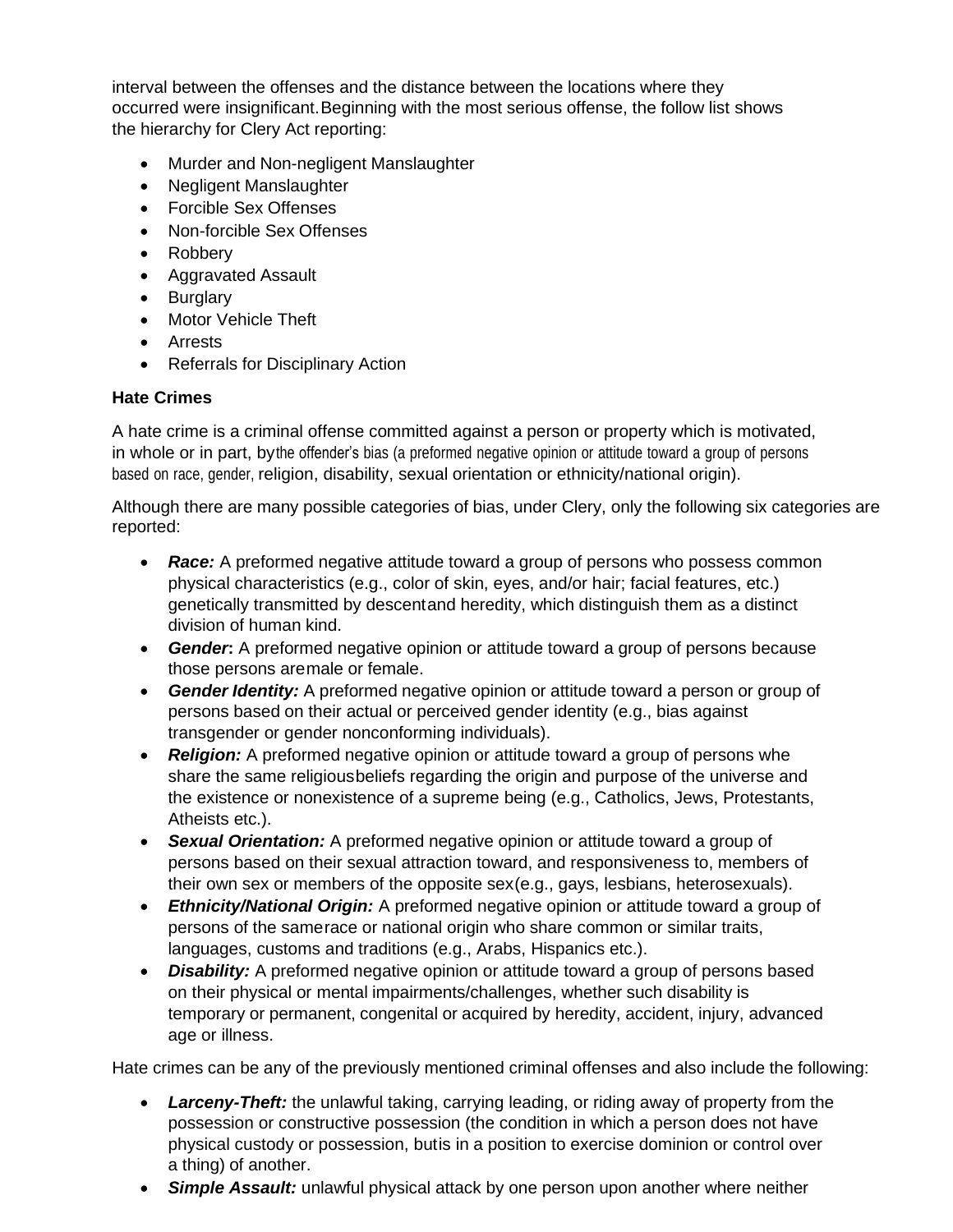the offender nor thevictim displays a weapon, the victim suffers obvious severe or aggravated bodily injry involving apparent broken bones, loss of teeth, possible internal injury, severe laceration, or loss of consciousness.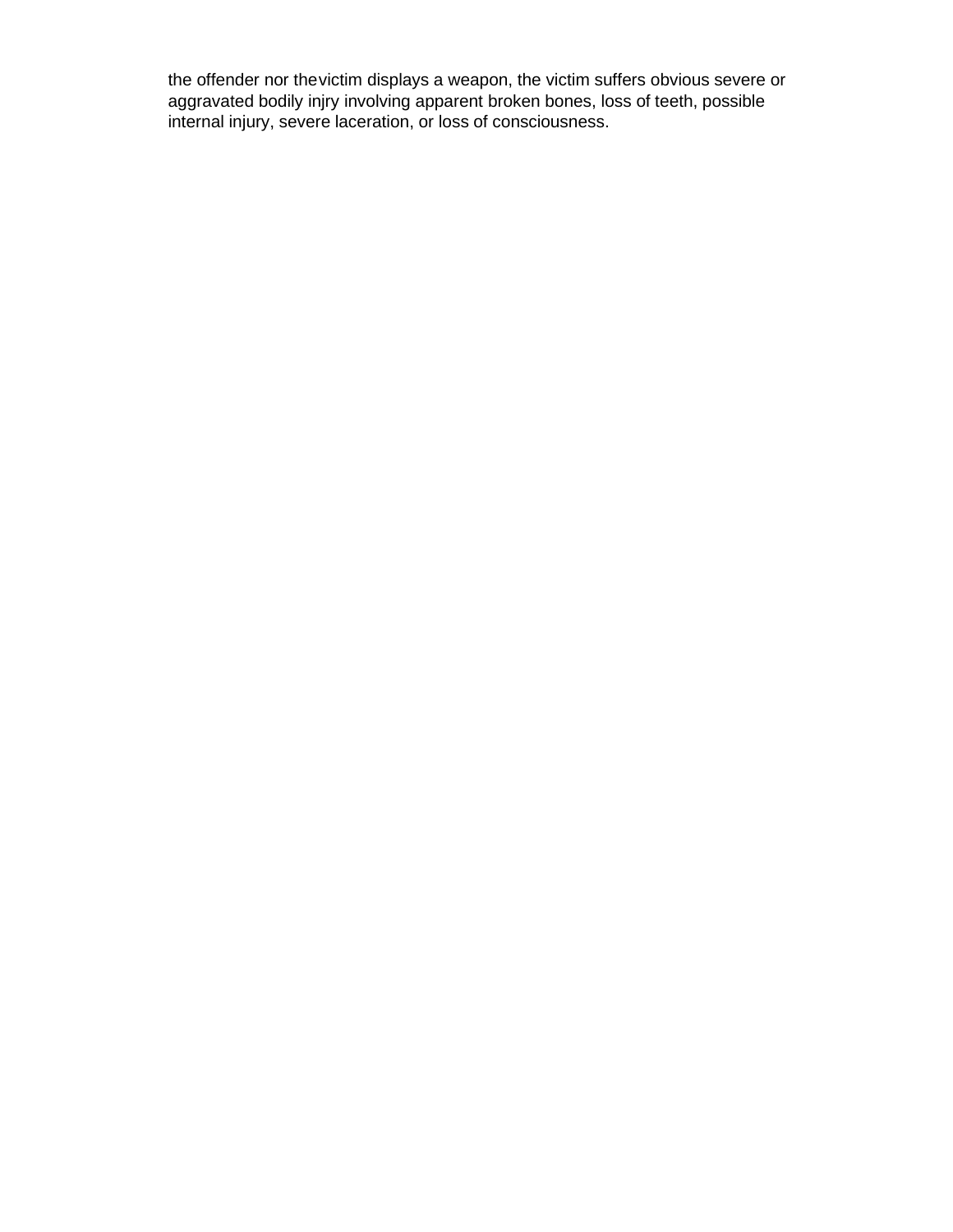- *Intimidation:* to unlawfully place another person in reasonable fear of bodily harm through the use of threating words and/or other conduct, but without displaying a weapon or subjecting t eh victim to actualphysical attack.
- *Destruction/Damage/Vandalism of Property:* to willfully or maliciously destroy, damage, deface or otherwise injure real or personal property without the consent of the owner or person having custody orcontrol of it.

The school is committed to providing a work and school environment freed of unlawful harassment or discrimination. In furtherance of this commitment, all students and employees are required to take our mandatory sexual harassmentand prevention training upon starting with the school and generally every year thereafter.

Any student or employee who reports to the school that he or she has been the victim of one of the previously listed offenses, whether the offense occurred on or off campus, shall be provided with an explanation of the student's or employee's rights and options. No officer, employee, or agent o the school shall retaliate, intimidate, threaten, coerce, or otherwise discriminate against any individual for exercising their rights or responsibility's under any provision of the Violence Against Women Act (VAWA). All designated staff will review the Campus Safety and Security Reporting Training each year to stay abreast of changes to the regulations. The training can be accessed at:

# [https://www2.ed.gov/campus-crime/HTML/cc\\_off/Contents.html](https://www2.ed.gov/campus-crime/HTML/cc_off/Contents.html)

U.S. Department of Education, Office of Postsecondary Education, *The handbook for Campus Safety and SecurityReporting,* Washington, D.C., 2016.

<https://www2.ed.gov/admins/lead/safety/campus.html>

# **Court orders of protection, "no contact" orders, restraining orders**

A victim may have the right to obtain an order of protection, a "no contact" order, a restraining order or a similar lawful order issued by a criminal, civil or tribal court. Academy of Beauty Professionals does not directly issue an order of protection, a "no contact" order, a restraining order or any similar lawful order but does uphold any of these court orders and safety of the students and staff to the utmost importance. Any court orders of protection, "no contact" orders or restraining orders should be reported to the campus manager. More information can be requested by contacting, Dave Kwitek, Presidnet & Director of Operations.

# **Professional Assistance**

If at any time a student feels the need, the student can request referral or if an instructor feels that a student should be referred to a professional agency, the instructor should submit the student's name to one of the following staff: Dave Kwitek or Sue Kwitek. This is held in the strictest of confidence. One of the above staff will provide the student with a list of appropriate agencies.

You may contact the above staff to assist you in the following ways:

• If you are unsure of where to turn for help.

• If you have questions regarding the Academy of Beauty Professionals' Policy on Harassment, Discrimination, and Sexual Misconduct.

• If you have questions regarding Title IX.

• If you are seeking information regarding or the implementation of interim protective measures and accommodations related to a sexual misconduct matter.

• If you have a complaint or question regarding staff, student body, or other academic appointees engaging in harassment, discrimination, sexual misconduct, dating violence, domestic violence, stalking, or retaliation.

• If you need information regarding campus accessibility and accommodations for individuals with disabilities.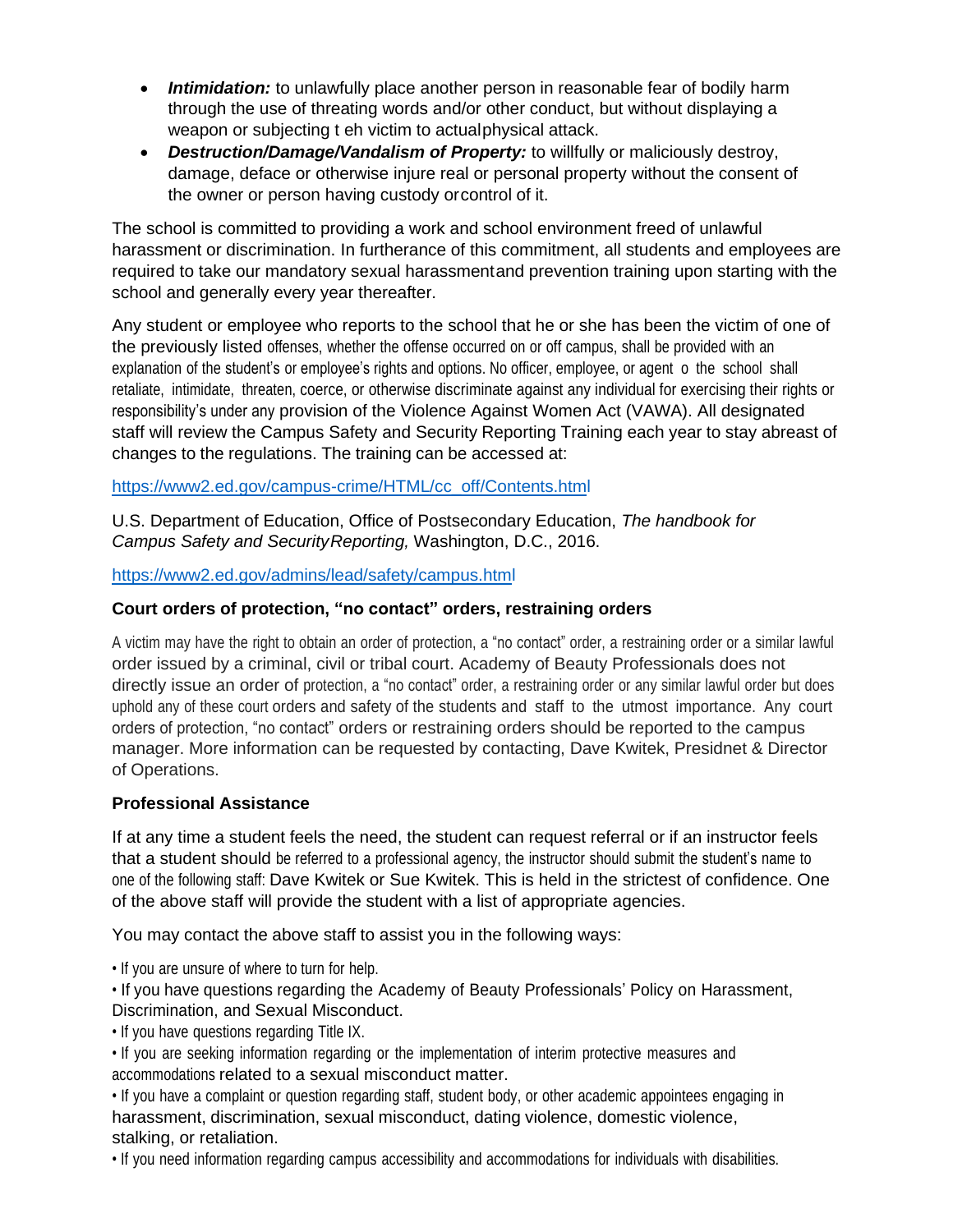# **WHAT IS 211?**

The Universal UNITED WAY **211** referral number, is an overall assistance bank of local agencies and supportoperations.

**Types of Referrals Offered by 211** 211 provides callers with information about and referrals to social services for every day needs and in times of crisis. For example, 2-1-1 can offer access to the following types of services:

- Basic Human Needs Resources including food and clothing, shelters, housing, utility assistance.
- Disaster Response and Recovery works with the emergency management team during a disaster to offer support and place for dissemination of information.
- Mental Health and Health Resources including counseling, support groups, drug and alcohol treatment, health insurance programs, Medicaid and Medicare, maternal health resources, health insurance programs for children, medical information lines, clinics, and hospitals.
- Employment Supports including job training, employment services, transportation assistance andeducation programs.
- Older Adults and Persons with Disabilities including adult day care, community meals, respite care, home health care, transportation and homemaker services.
- Children, Youth and Family Support including child care, after school programs, educational programs for low income families, family resource centers, and recreation programs, mentoring, tutoring and protective services.
- Volunteer Opportunities and Donations Individuals who wish to donate time, goods or money to community organizations can find this information by dialing 211.

# **Voluntary and Confidential Reporting**

If you are a victim of a crime and do not want to pursue action with the Academy of Beauty Professionals or the criminal justice system, you may still want to consider making a confidential report. With your permission, the Directorof Operations can file a report detailing the incident without revealing your identity. The purpose of a confidential report is to comply with your desire to keep the matter confidential, while taking steps to insure the future safety of yourself and others. With such information, Academy of Beauty Professionals can keep an accurate record of the number of incidents involving students, faculty and staff, determine where there is a pattern of crime with regard to a particular location, method or assailant, and alert the students and staff of the Academy of Beauty Professionals of potential danger. Reports filed in this manner are counted and disclosed in the annual crime statistics for the Academy of Beauty Professionals.

# **Accurate and Prompt Crime Reporting**

Academy of Beauty Professionals' students, faculty, staff and clients are encouraged to report all crimes and public safety incidents and/or concerns to the Director of Operations and the local police in a timely fashion. Only by the prompt reporting of the crime and the subsequent action taken by appropriate authorities will issues be quickly investigated and resolutions effected. The process of making an accurate and prompt reports the students, faculty, staff and clients help to insure increased safety for all. To report a crime, an emergency, non-emergency security orpublic safety related matter at the Academy of Beauty Professionals-Raymore, call the institution at (816) 652-2120.

Under Clery, a crime is "reported" when it is brought to the attention of a CSA or local law enforcement personnel by a victim, witness, other third part o r even the offender. It doesn't matter whether or not the individuals involved in the crime, or reporting the crime, are associated with the institution. If a CSA receives the crime information and believesit was provided in good faith, he or she should forward the crime report to the local police.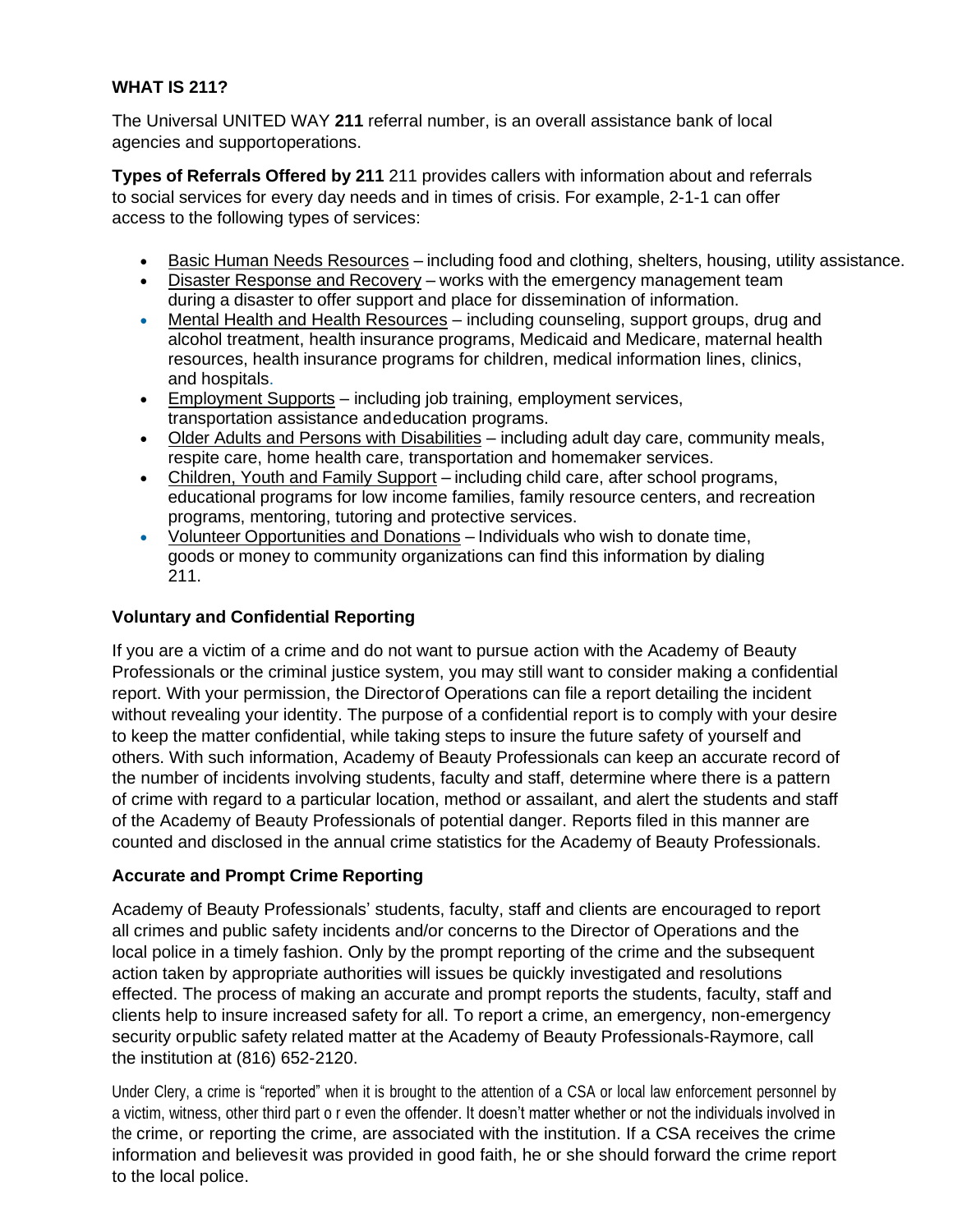• In "good faith" means there is a reasonable basis for believing that the information is not simply rumor or hearsay. That is, there is little or no reason to doubt the validity of the information.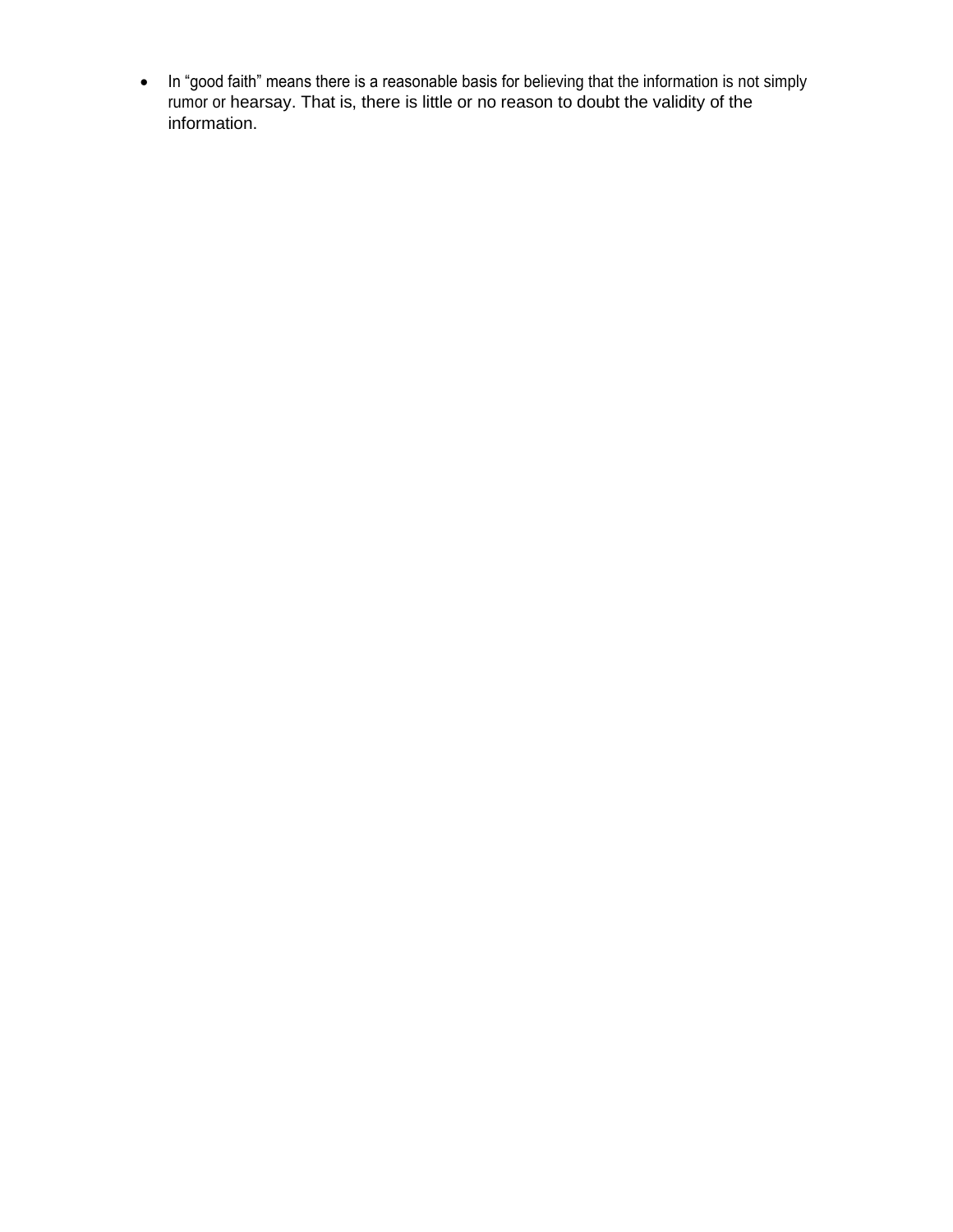What you must disclose, therefore, are statistics from reports of alleged criminal incidents. It is not necessary for the crime to have been investigated by the police or a CSA, nor must a finding of guilt or responsibility be made to disclose the statistic. If your institution is in doubt as to whether a crime has been reported, rely on the judgment of law enforcement professionals.

# **Timely Warnings**

For any Clery Act crime on or off campus that, in the judgment of the Academy of Beauty Professionals represents an ongoing threat to the safety of students or employees; a campus-wide "timely warning" will be issued by the campus manager. The warning will be issued through all available means of mass communication including: public address announcements and personal notification. Anyone with information warranting a timely warning should reportthe circumstances to the Director of Operations.

The Clery Act does not require confidential reporting of crimes. Although personally identifiable information is generally precluded from disclosure, such information may be released in an emergency situation.

FERPA des not preclude an institution's compliance with the timely warning provision of the campus security regulations. FERPA recognizes that information can in case of an emergency, be released without consent whenneeded to protect the health and safety of others.

# **Fire and Safety Reporting**

As part of the U.S. Department of Education's reporting requirements, we are required to notify our student body of any fires that have occurred on our campus. Should you have any questions regarding our statistics or policies, please see Dave Kwitek, President & Director of Operations, for assistance.

A copy of our fire safety report is provided to the U.S. Department of Education yearly and to our students at the timeof enrollment and by October 1<sup>st</sup> of each year.

The school does not have on-campus housing, therefore we do not have fire statistics to report for student housing.

| <b>Fire Reports-Raymore Campus</b>                    | 2018 | 2019 | 2020 |
|-------------------------------------------------------|------|------|------|
| <b>Unintentional Fire</b>                             |      |      |      |
| Intentional Fire                                      |      |      |      |
| Undetermined Fire                                     |      |      |      |
| Injuries resulting in treatment at a medical facility |      |      |      |
| Deaths related to fire                                |      |      |      |
| Value of property damaged caused by fire              |      |      |      |